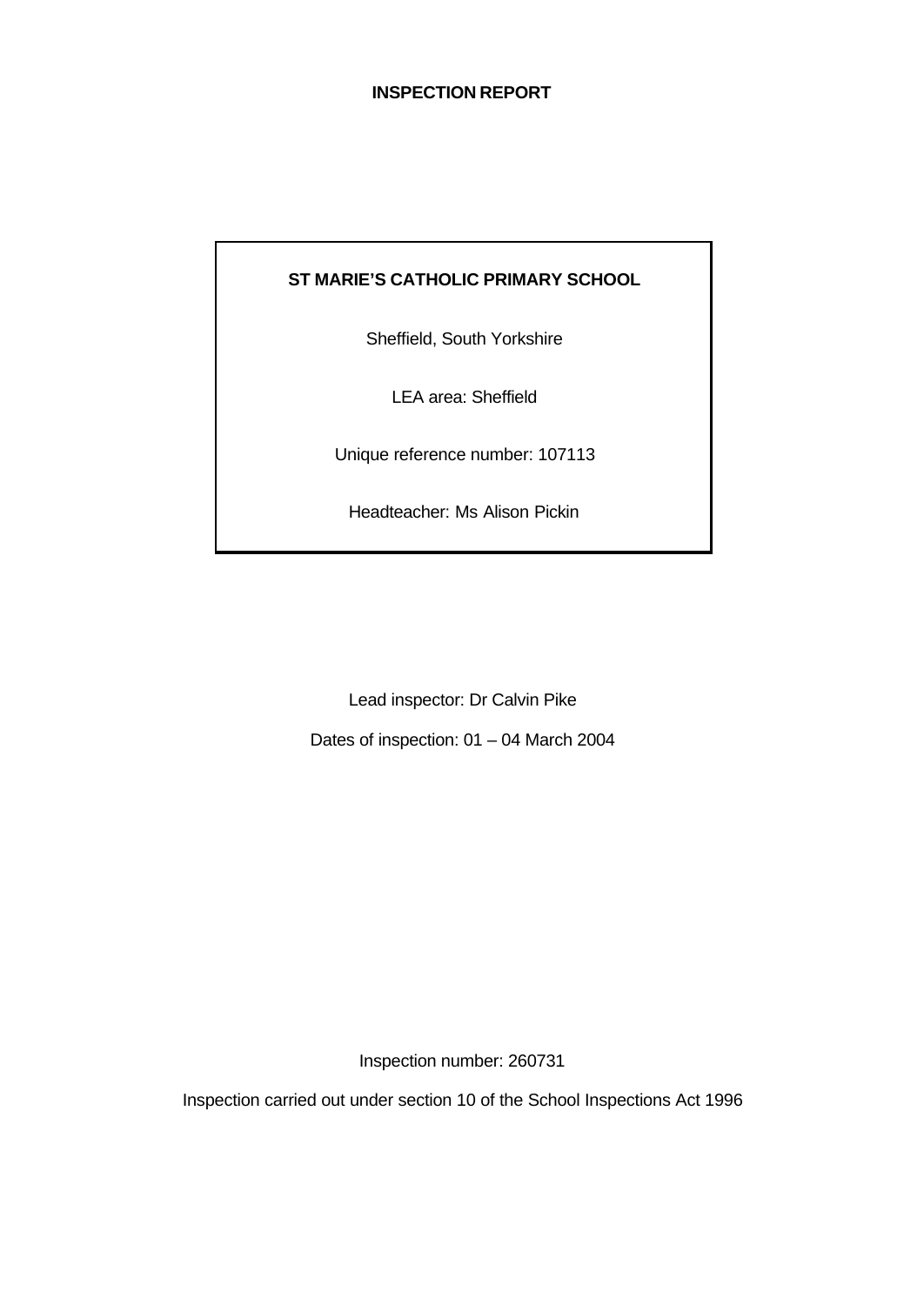#### © Crown copyright 2004

This report may be reproduced in whole or in part for non-commercial educational purposes, provided that all extracts quoted are reproduced verbatim without adaptation and on condition that the source and date thereof are stated.

Further copies of this report are obtainable from the school. Under the School Inspections Act 1996, the school must provide a copy of this report and/or its summary free of charge to certain categories of people. A charge not exceeding the full cost of reproduction may be made for any other copies supplied.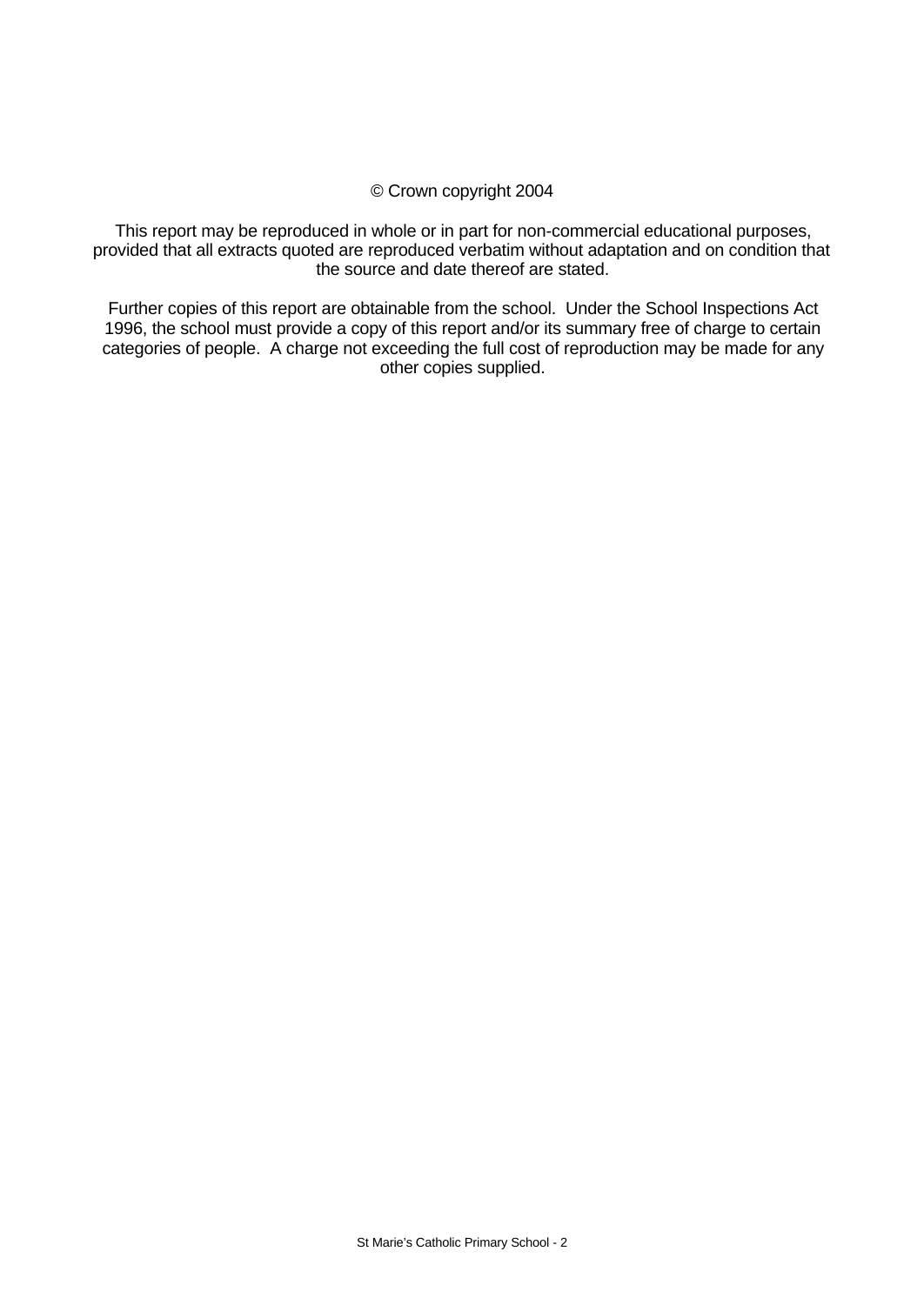# **INFORMATION ABOUT THE SCHOOL**

| Type of school:              | Primary             |
|------------------------------|---------------------|
| School category:             | Voluntary aided     |
| Age range of pupils:         | $4 - 11$ years      |
| Gender of pupils:            | Mixed               |
| Number on roll:              | 273                 |
| School address:              | <b>Fulwood Road</b> |
|                              | Sheffield           |
|                              | South Yorkshire     |
| Postcode:                    | S10 3DQ             |
| Telephone number:            | 0114 2301904        |
| Fax number:                  | 0114 2303509        |
| Appropriate authority:       | Governing body      |
| Name of chair of governors:  | Mr K Lally          |
| Date of previous inspection: | 12 October 1998     |

# **CHARACTERISTICS OF THE SCHOOL**

This is a larger than average Roman Catholic primary school on the outskirts of Sheffield. It serves five local parishes and six main primary schools but admits a small portion of pupils from all parts of the city. There are 273 pupils on roll and the school is a little smaller than at the time of the last inspection. Standards on entry to the school's reception class are just above the national averages. The school population is relatively stable but a relatively small number of children join and leave the school other than at the usual times. A small number of pupils speak English as an additional language, some of whom are at early stages of learning English. Just over a quarter of the pupils come from an ethnic minority background. Most of these are Black Caribbean or Black British African backgrounds. There are 58 pupils on the register of Special Educational Needs which is in line with the national average. These are a mixture of social, emotional and behavioural difficulties with moderate learning difficulties. Eight pupils have Statements of Special Educational Needs which is in line with the average nationally. The number of pupils entitled to free school meals is also in line with the national average.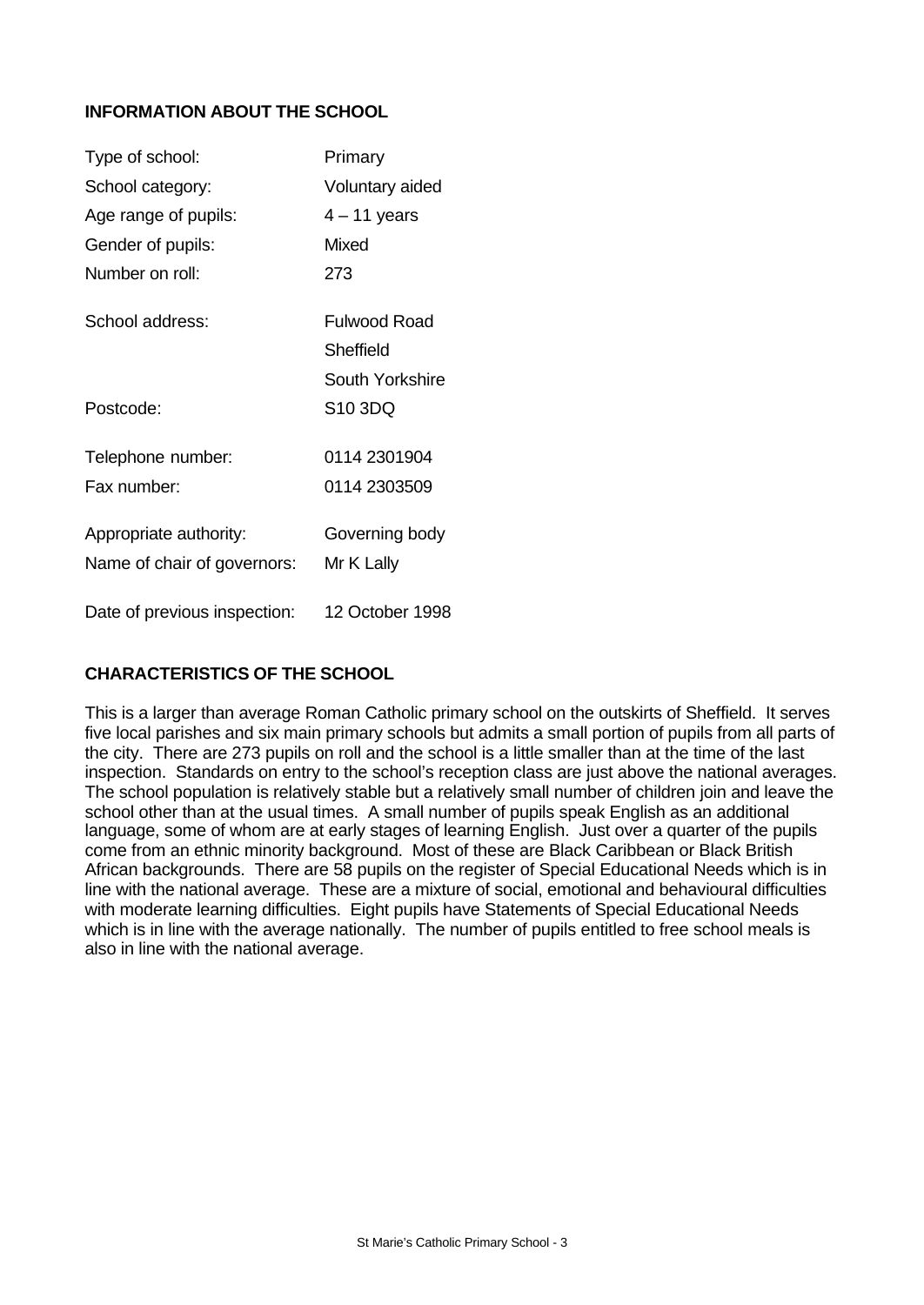# **INFORMATION ABOUT THE INSPECTION TEAM**

| Members of the inspection team |            | <b>Subject responsibilities</b> |                                             |
|--------------------------------|------------|---------------------------------|---------------------------------------------|
| 1565                           | C Pike     | Lead inspector                  | <b>Mathematics</b>                          |
|                                |            |                                 | <b>Music</b>                                |
| 19419                          | S Boyle    | Lay inspector                   |                                             |
| 30691                          | K Yates    | Team inspector                  | English                                     |
|                                |            |                                 | Art and design                              |
|                                |            |                                 | Foundation stage                            |
|                                |            |                                 | Design and technology                       |
|                                |            |                                 | Physical education                          |
| 28170                          | I Chearman | Team inspector                  | Science                                     |
|                                |            |                                 | Information and communication<br>technology |
|                                |            |                                 | Special education needs                     |
|                                |            |                                 | Geography                                   |
|                                |            |                                 | History                                     |

The inspection contractor was:

Parkman Ltd in association with *PkR* 35 Trewartha Park Weston-Super-Mare North Somerset BS23 2RT

Any concerns or complaints about the inspection or the report should be made initially to the inspection contractor. The procedures are set out in the leaflet *'Complaining about Ofsted Inspections'*, which is available from Ofsted Publications Centre (telephone 07002 637833) or Ofsted's website (www.ofsted.gov.uk).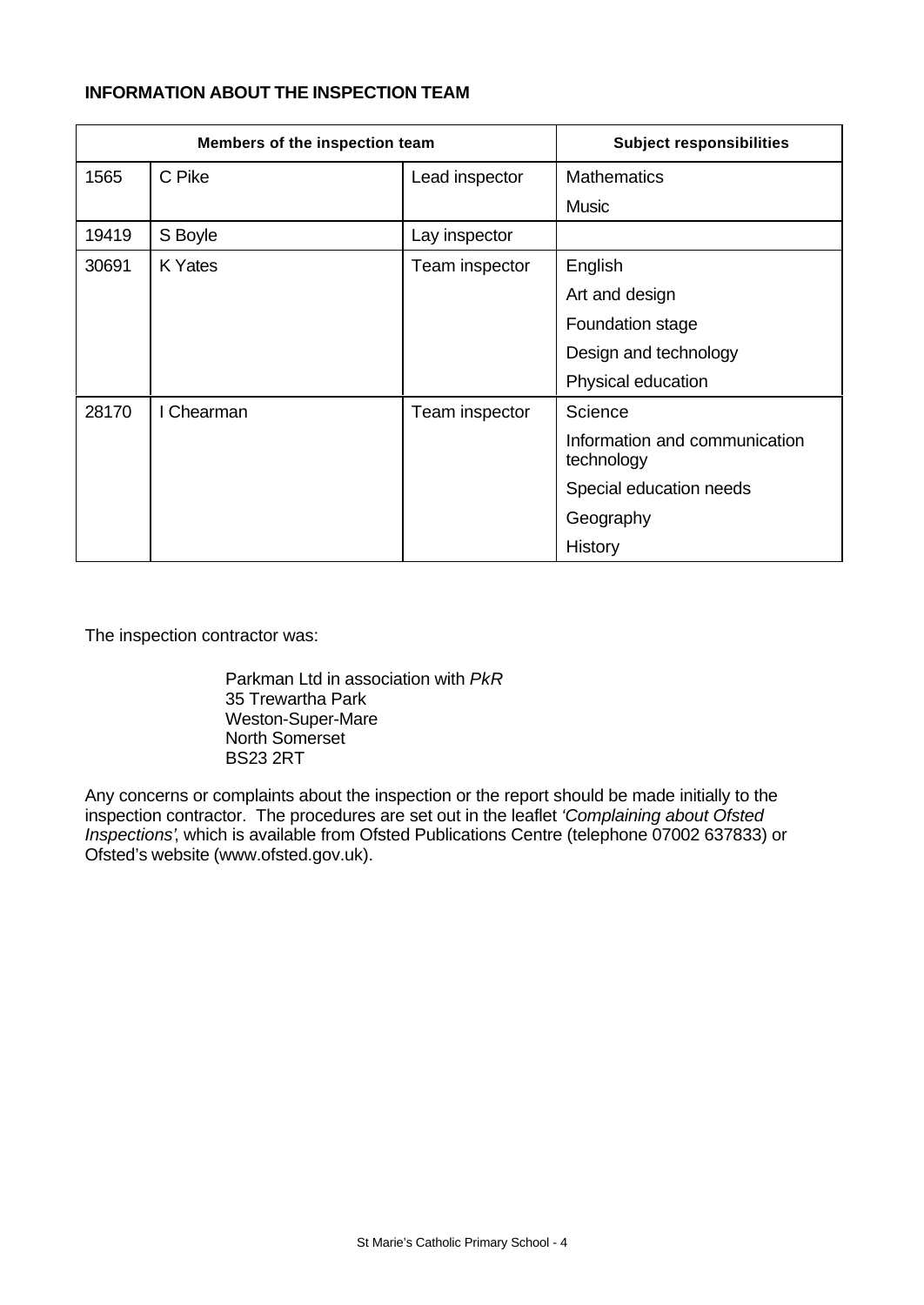# **REPORT CONTENTS**

|                                                                                                                                    | Page |
|------------------------------------------------------------------------------------------------------------------------------------|------|
| <b>PART A: SUMMARY OF THE REPORT</b>                                                                                               | 6    |
| <b>PART B: COMMENTARY ON THE MAIN INSPECTION FINDINGS</b>                                                                          |      |
| <b>STANDARDS ACHIEVED BY PUPILS</b>                                                                                                | 8    |
| Standards achieved in areas of learning and subjects                                                                               |      |
| Pupils' attitudes, values and other personal qualities                                                                             |      |
| <b>QUALITY OF EDUCATION PROVIDED BY THE SCHOOL</b>                                                                                 | 13   |
| Teaching and learning<br>The curriculum<br>Care, guidance and support<br>Partnership with parents, other schools and the community |      |
| <b>LEADERSHIP AND MANAGEMENT</b>                                                                                                   | 18   |
| PART C: THE QUALITY OF EDUCATION IN AREAS OF LEARNING AND<br><b>SUBJECTS</b>                                                       | 21   |
| AREAS OF LEARNING IN THE FOUNDATION STAGE                                                                                          |      |
| <b>SUBJECTS IN KEY STAGES 1 and 2</b>                                                                                              |      |
| <b>PART D: SUMMARY OF THE MAIN INSPECTION JUDGEMENTS</b>                                                                           | 31   |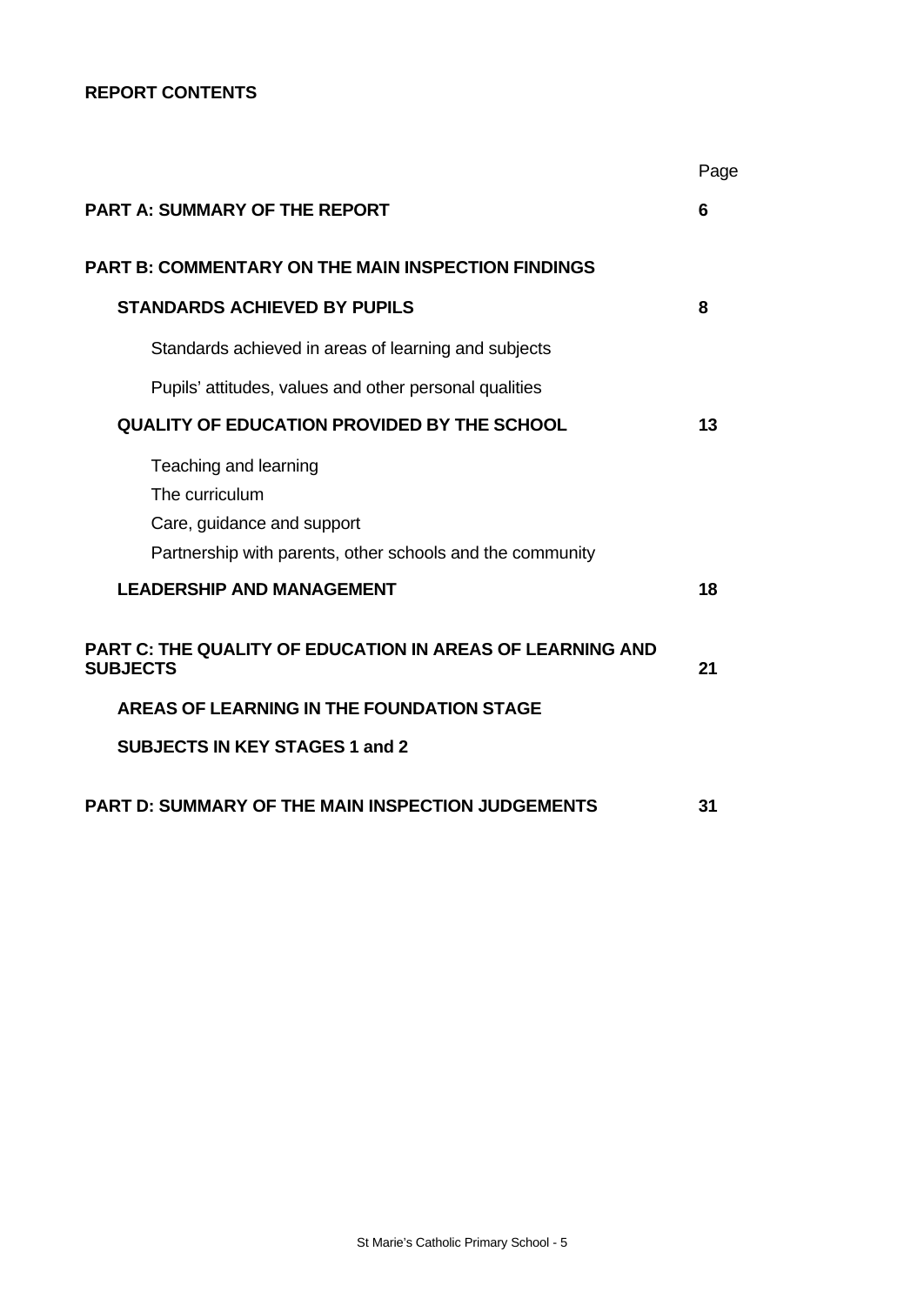# **PART A: SUMMARY OF THE REPORT**

# **OVERALL EVALUATION**

This school is a **fairly effective** one overall and gives pupils a **satisfactory** education. Their learning is **satisfactory** as a result of the **satisfactory** teaching, and the school provides **satisfactory** value for money. Nevertheless it has weaknesses in its subject leadership and key stage management. The leadership of the headteacher is very good, that of most key staff is **unsatisfactory** even though they contribute well to the smooth running of the school on a day to day basis. The management by the headteacher is **very good** and the role of the governors is **satisfactory** with some good features.

The school's main strengths and weaknesses are:

- The school's ethos is a positive one, enhanced by the extent of parent involvement in the school.
- There are good, productive relationships between pupils and teachers.
- Some teaching is of good quality in reception and both key stages, but there was only a very small amount of teaching that was very good.
- Pupils' standards in information and communication technology (ICT) are strong in KS2.
- The headteacher's vision and management is very good, bringing a clear and appropriate direction for the school's development.
- Middle management is underdeveloped, with particular weaknesses in monitoring achievement across subjects and key stages.
- The provision for the moral and spiritual development is very good which directly contributes to the positive relationships and the racial harmony that is evident.
- Assessment information is not used effectively enough to improve achievement or ensure the inclusion of all pupils. As a result there is insufficient challenge for different groups of pupils, especially the more able and those for whom English in an additional language.
- Punctuality of a minority of pupils to school is poor having a negative impact on attitudes to work.

Improvement since the last inspection is **unsatisfactory** overall, but there have been improvements in some areas especially in the last year. High standards have not been maintained although the improvement in standards attained at the age of 11 when pupils leave the school is broadly in line with the national trend over the period. A number of key issues in the last inspection have not been addressed. Standards at the age of 11 fluctuate between subjects from year to year. The quality of teaching, although satisfactory, has declined since the time of the last inspection. However, the newly appointed headteacher has made important changes and is addressing this decline.

# **STANDARDS**

| <b>Results in National</b><br>Curriculum tests at the end |      | similar schools |      |      |
|-----------------------------------------------------------|------|-----------------|------|------|
| of Year 6, compared with:                                 | 2001 | 2002            | 2003 | 2003 |
| English                                                   | n    |                 |      |      |
| <b>Mathematics</b>                                        | B    |                 |      |      |
| Science                                                   |      |                 |      |      |

*Key: A - well above average; B – above average; C – average; D – below average; E – well below average Similar schools are those whose pupils attained similarly at the end of Year 2.*

The table above shows that in 2003 pupils' achievement in mathematics, English and in science was in line with the average compared to national averages for 11 year olds. Inspection evidence shows that pupils in the Foundation Stage are likely to achieve the goals expected by the end of the reception year in all of the areas of learning and some will exceed these levels. Attainment of the pupils is currently above average in reading but in line with national averages in writing and in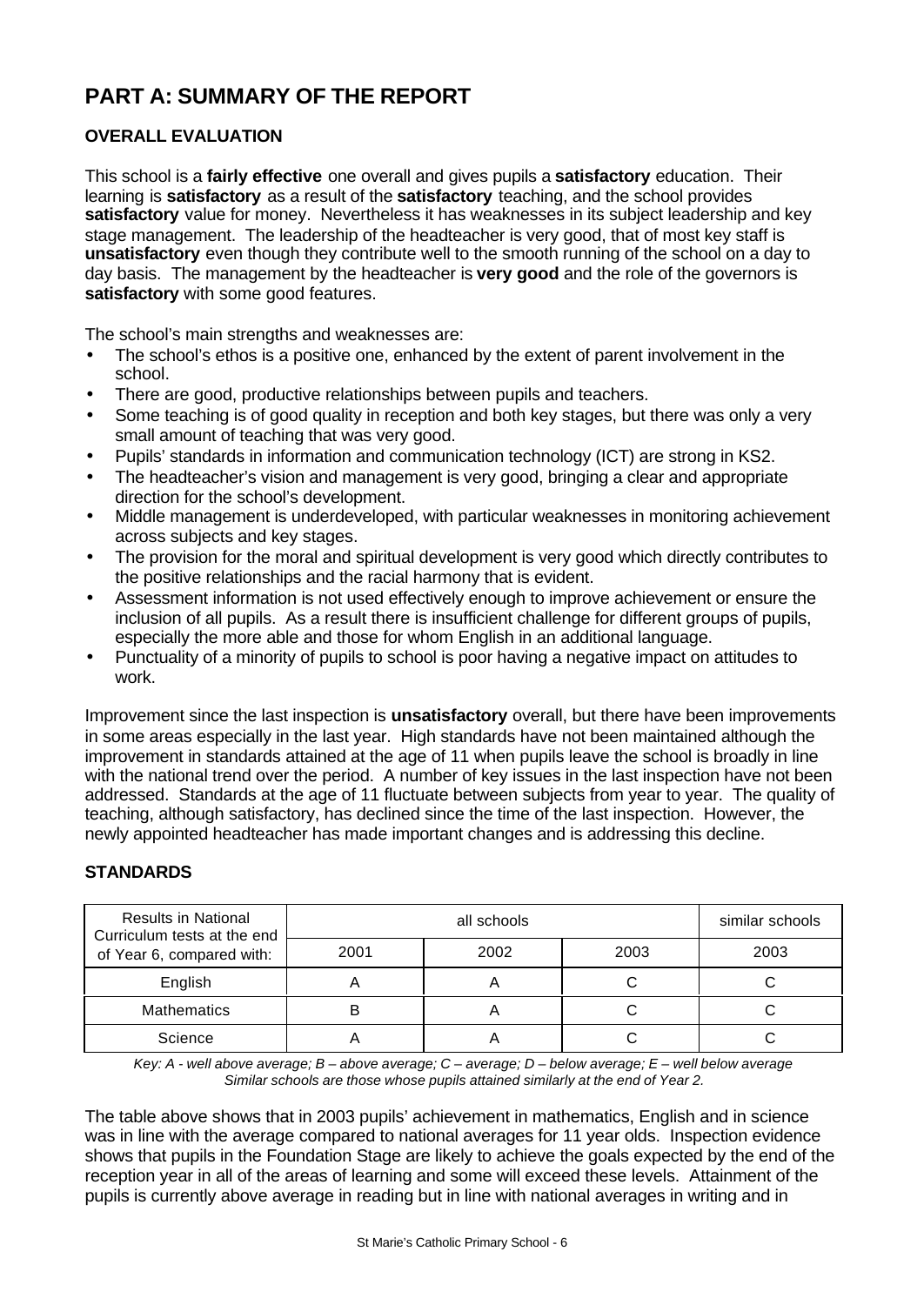mathematics at the age of seven. As a result of cohort differences, standards of attainment at age 11 overall are higher than last year. Attainment in English, mathematics and science is broadly average at the age of eleven. Standards in ICT at the ages of seven are average but, at 11, are above average. Standards are in line with national expectations in other subjects sampled where a judgement is possible. Pupils achieve satisfactorily overall. Achievement in ICT is good in Key Stage 2. Pupils with special educational needs (SEN) and others with English as an additional language achieve satisfactorily. However, more able pupils are not achieving well enough, especially in Key Stage 1.

# **QUALITY OF EDUCATION**

Although the quality of education is **satisfactory** overall, there are also areas for improvement. The quality of teaching is **satisfactory** with some good teaching for different age groups, but teachers' planning does not challenge pupils consistently and too rarely encourages them to be independent in their learning. The quality of the curriculum is broadly **satisfactory** and pupils have good enrichment opportunities outside the classroom. Plans to support pupils' literacy and numeracy skills are linked **satisfactorily** to lesson plans, although this is stronger in Key Stage 2 than in Key Stage 1. Across the curriculum the use of ICT is **satisfactory** overall and it is good for older pupils. The care and support for pupils' is **good** but information to guide them in how to improve is unsatisfactory. Accommodation is satisfactory overall but some aspects of the building and site impede pupils' progress. Pupils' attitudes and behaviour as well as their personal development, including spiritual, moral, social and cultural development are **good**.Attendance is **good** but punctuality is **unsatisfactory**.

# **LEADERSHIP AND MANAGEMENT**

The relatively new headteacher's leadership is very good but that of other key staff is unsatisfactory overall. Management by the headteacher is very good; her clear focus on the needs of pupils and on raising standards is communicated well to governors, staff and parents alike. By contrast, the management roles of other staff have been underdeveloped and are, therefore, unsatisfactory because too little attention is paid in ensuring standards are as high as possible across the school. This is partly related to four changes in the leadership of the school since the last inspection. Systems for identifying priorities for and evaluating the impact of the school's development plan are now more robust but the work of subject leaders is not sufficiently focused on monitoring standards and learning. The headteacher is aware of the need to develop and improve middle management and has begun to do so well. The governing body carries out its duties satisfactorily: governors have become much more aware of the strengths and weaknesses in the school over the last year and are constructively challenging in helping the school to improve.

# **PARENTS' AND PUPILS' VIEWS OF THE SCHOOL**

Parents are very satisfied with the school, particularly with the care and support provided. Pupils like the school – as highlighted in their responses to questionnaires and in discussions with them*.*

# **IMPROVEMENTS NEEDED**

The most important things the school should do to improve are:

- develop the role of middle managers who are subject coordinators and, particularly, key stage coordinators to secure rigour in monitoring standards, ensuring appropriate professional development to support this process;
- use assessment data and information about pupils to improve the overall planning of learning;
- improve day-to-day lesson planning to meet the needs of pupils across the full range of ability and make lessons fun;
- develop more independence in learning for pupils, making them aware of how to improve;
- strengthen provision for pupils for whom English is an additional language.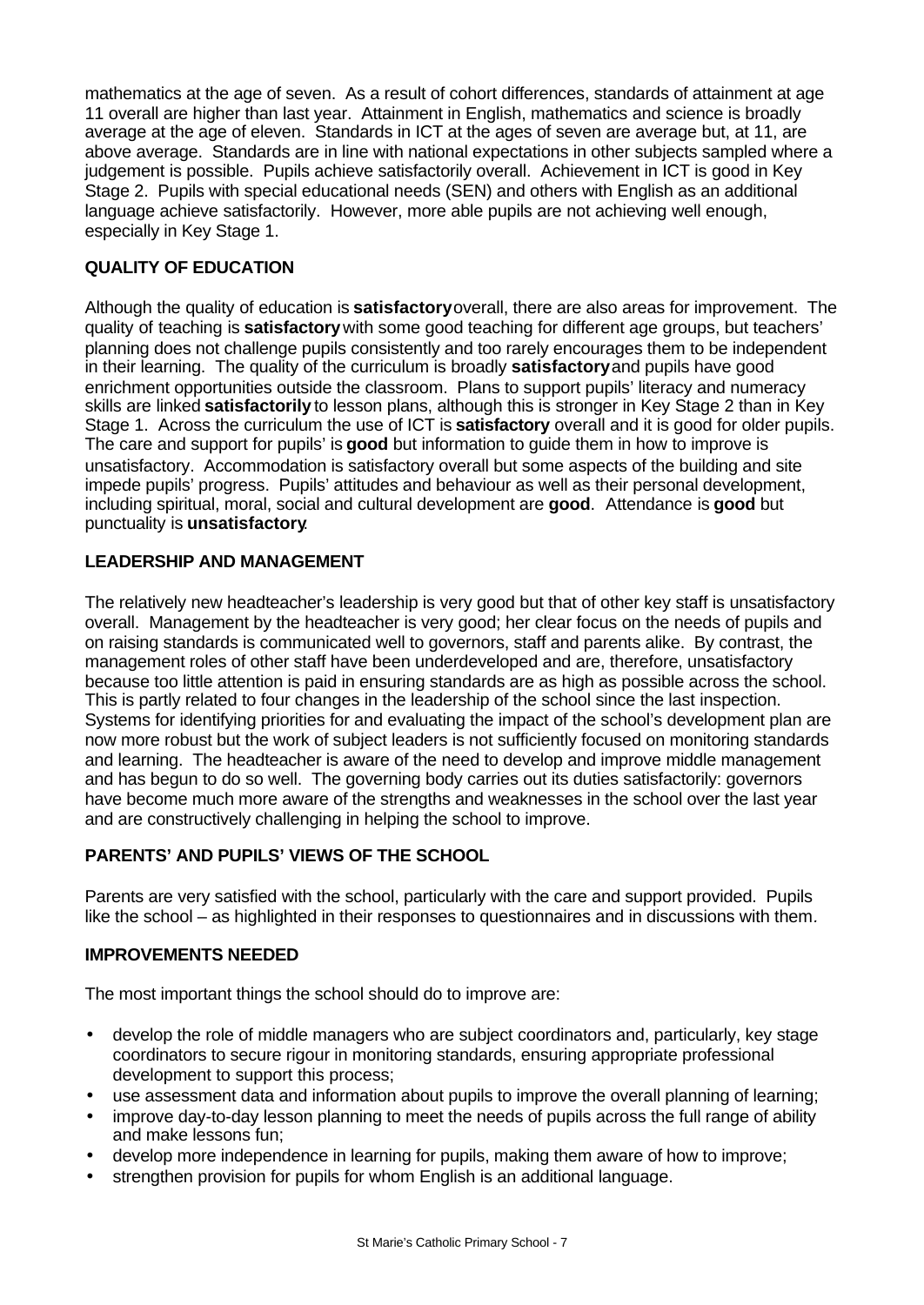# **PART B: COMMENTARY ON THE INSPECTION FINDINGS**

# **STANDARDS ACHIEVED BY PUPILS**

#### **Standards achieved in areas of learning and subjects**

Overall achievement of children of reception age is **satisfactory**.By the end of the year it is likely that the majority will reach the expected standards in all areas of learning and that some will exceed these levels. Attainment in the core subjects is **satisfactory** at the ages of seven and 11. Pupils achieve **satisfactorily** overall and the achievement of older pupils in ICT is **good**.

#### **Main strengths and weaknesses**

- In the 2003 national assessments pupils attainments were in line with national average in English, mathematics and science.
- Standards in the core subjects have varied in reading, writing and mathematics at the age of seven for several years, with a drop in attainment in reading and mathematics and improvement in writing.
- At the age of 11 standards have been above averages for some years but dropped in 2003.
- Standards in ICT are good by Year 6 and older pupils make good progress.
- The achievement of 11 year olds, compared to pupils in similar schools, has improved from 2002 in English but declined in mathematics and science.

#### **Commentary**

1. Children start in reception with standards which are just above the national average. The majority achieve the goals expected by the time they reach the end of the Foundation Stage. Some exceed these goals. They make satisfactory progress in all areas of learning. This is better than at the time of the last inspection. Attainment on entry to Year 1 is just above average.

| Standards in:      | School results | National results |
|--------------------|----------------|------------------|
| Reading            | 16.2(16.7)     | 15.7 (15.8)      |
| Writing            | 14.5 (13.9)    | 14.6 (14.4)      |
| <b>Mathematics</b> | 15.7 (16.2)    | 16.3 (16.5)      |

#### *Standards in national tests at the end of Year 2 – average point scores in 2003*

*There were 34 pupils in the year group. Figures in brackets are for the previous year.*

2. The table above indicates that, in 2003, the average score gained by seven year old pupils fell in reading and mathematics but improved in writing, at the same time as those nationally increased slightly in reading and writing and fell very slightly in mathematics. Since the last inspection, attainment at the age of seven has fluctuated; overall, boys' attainment in 2003 was just below average and that of girls has been in line with the national average. Although remaining broadly average at the age of seven, achievement in Years 1 and 2 has been only just satisfactory considering the attainment of pupils on entry to reception. The attainment of too few pupils is above the national average at the end of Year 2. This is partly related to the number of changes in leadership of the school but more particularly, because most subject managers have not focused enough on improving standards particularly for higher attaining pupils. Key judgements on attainment in the core subjects and ICT at the age of seven are set out in the following table.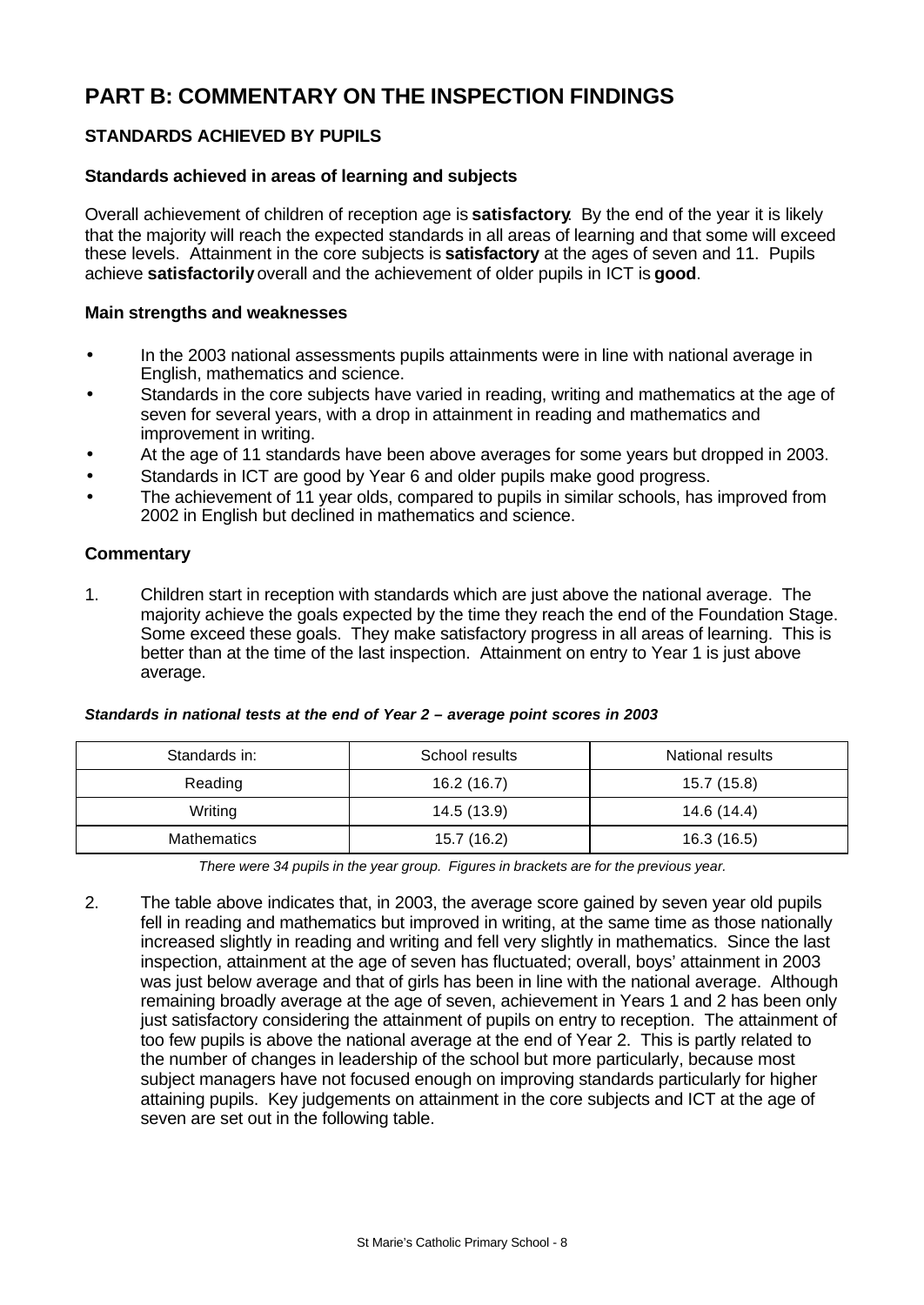# **Key Stage 1**

| <b>Subject</b>                                 | Judgement in<br>previous report                                                                              | 2003 national<br>assessments                                                                                      | Inspection<br>judgements for<br>current cohort                                                                                   | <b>Comment</b>                                                                                                                                                                                                                        |
|------------------------------------------------|--------------------------------------------------------------------------------------------------------------|-------------------------------------------------------------------------------------------------------------------|----------------------------------------------------------------------------------------------------------------------------------|---------------------------------------------------------------------------------------------------------------------------------------------------------------------------------------------------------------------------------------|
| Reading                                        | Above the national<br>average with at least<br>satisfactory progress<br>showing satisfactory<br>achievement. | Average with<br>satisfactory<br>achievement.                                                                      | Average with<br>satisfactory<br>achievement.                                                                                     | Standards are lower<br>than at the time of<br>the last inspection<br>and have varied<br>between being in<br>line and above<br>averages in different<br>years. During the<br>same period<br>standards rose year<br>on year nationally. |
| Writing                                        | Above the national<br>average with good<br>progress showing<br>good achievement.                             | Average with<br>satisfactory<br>achievement.                                                                      | Average with<br>satisfactory<br>achievement.                                                                                     | Standards dropped<br>for some years after<br>the last inspection<br>but rose in 2003 to<br>being in line with<br>national averages.                                                                                                   |
| <b>Mathematics</b>                             | Above the national<br>average with good<br>progress showing<br>good achievement.                             | Below average. As<br>pupils enter Year 1<br>at least average,<br>this indicates<br>unsatisfactory<br>achievement. | Average standards<br>but that of higher<br>attainers is not<br>consistently above<br>average.<br>Achievement is<br>satisfactory. | Standards dropped<br>after the last<br>inspection and<br>remained largely<br>just below average<br>until 2003 and<br>currently when<br>standards are in line<br>with average.                                                         |
| Science                                        | Above the national<br>average with good<br>progress showing<br>good achievement.                             | N/A                                                                                                               | Average with<br>satisfactory<br>achievement.                                                                                     | Standards have<br>declined since the<br>last inspection but<br>the school's current<br>focus is raising<br>standards to<br>average.                                                                                                   |
| Information and<br>communication<br>technology | In line with the<br>national average with<br>satisfactory progress<br>in both key stages.                    | N/A                                                                                                               | Average with<br>satisfactory<br>achievement.                                                                                     | Standards are<br>broadly average and<br>skills are being<br>extended across the<br>curriculum.                                                                                                                                        |

- 3. Standards of 11 year old pupils have been relatively high and mainly above the national averages since the last inspection. They dipped to being in line with the national averages in all core subjects in 2003, partly related to the range of prior attainment of the year group. Although standards have been high compared with those nationally, older pupils' achievements compared with those nationally, who attained similarly at the end of Year 2, have not been consistent. Pupils in Year 6 in 2003 achieved satisfactorily compared with other pupils who attained similarly as seven year olds nationally. Using similar prior attainment comparisons, this 2003 year group achieved better in English but not as well in mathematics and science as the previous year group. Variations, in subjects and between years, in pupils' attainment from Year 2 to 6 compared with that of others who obtained similar results in Year 2 are not significantly related to levels of attainment at the start of Year 3. Instead, they result from past weaknesses in the monitoring of standards by subject leaders and the overall co-ordination of the key stages. Overall the trend in results at the age of 11 is broadly in line with the national trend over the last five years.
- 4. The school's records of attainment of different groups of pupils are not sufficiently detailed to provide assessment information that shows whether or not pupils of different abilities or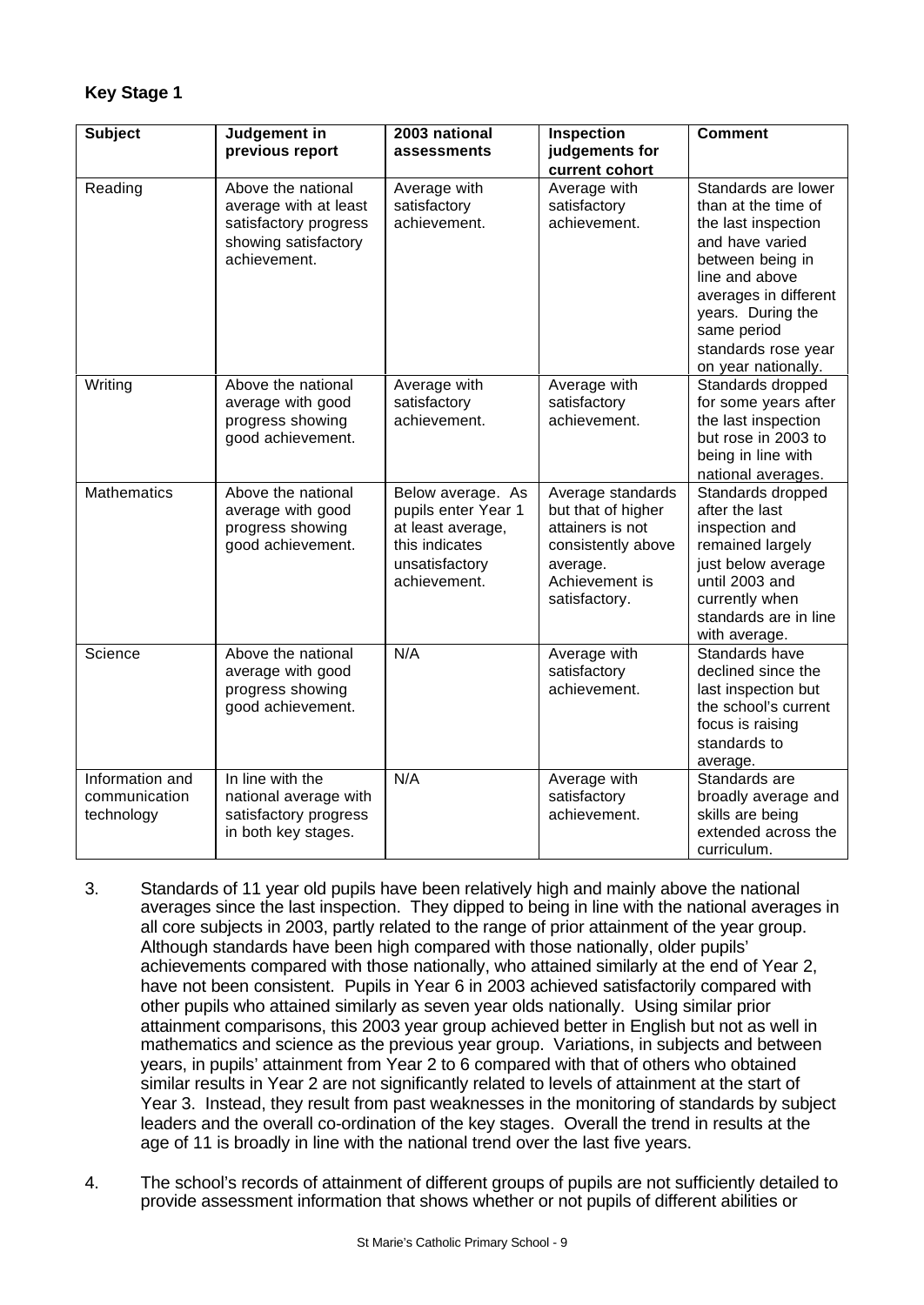different backgrounds are doing as well, better or worse than others. There are relatively few black pupils in the school but a number of pupils for whom English is an additional language. In lessons observed, black pupils achieved as well as all other pupils. However, some pupils with English as an additional language were not always being supported effectively to make satisfactory progress in their subject learning. Pupils with SEN achieve at a satisfactory level against the appropriate targets set for them in their individual education plans.

5. The proportion of pupils that attained the higher Level 5 in English and mathematics in the 2003 national assessments was above average. However, this was below the proportion that attained similar standards in 2002. For the current cohort, a higher proportion of more able pupils are attaining levels that reflect their prior attainment, especially in mathematics. Some of the variation is associated with the different characteristics of the year groups involved, but it is also related to the school's use of assessment data to improve standards. Although this aspect of the school's work has not been dealt with consistently or well, the current leadership is now addressing weaknesses in this area.

#### *Standards in national tests at the end of Year 6 – average point scores in 2003*

| Standards in:      | School results | National results |
|--------------------|----------------|------------------|
| English            | 27.2 (28.8)    | 26.8(27)         |
| <b>Mathematics</b> | 27.2 (29.3)    | 26.8 (26.7)      |
| Science            | 28.8 (30.9)    | 28.6 (28.3)      |

*There were 37 pupils in the year group. Figures in brackets are for the previous year.*

- 6. Standards declined in all core subjects in 2003 putting them in line with national averages after three years when they had been above these averages. Nationally available data makes clear that the 2003 cohort achieved satisfactorily compared with pupils with similar attainment in Year 2. However, although the change in test outcomes was related to the profile of the cohort, the extent to which the school used assessment information to track the achievement of pupils was too limited. As importantly, although the trend in attainment over the last five years was in line with that nationally, standards on intake have not varied greatly. Standards in relation to prior attainment at the end of Year 2 have, therefore, unnecessarily fluctuated and been teacher dependent because subject leaders and key stage co-ordinators have not been sufficiently rigorous in monitoring outcomes and progress through the school. This has been exacerbated because middle managers' roles have not been well enough developed to offset the effects of changes in leadership in the period since the last inspection. Achievement is satisfactory for the pupils in the current Year 6 in mathematics, English and science.
- 7. As religious education will be inspected by the Diocese under Section 23 of the Education Act, no judgements are made on this.
- 8. Pupils' literacy and numeracy skills are satisfactorily developed. Although they are not extended fully enough to support work across the school in Years 1 and 2, they are used well to enhance learning for older pupils particularly in Years 5 and 6. Pupils' ICT skills are developed well using the school's ICT suite and applied effectively in other subjects. This explains the improving standards in ICT across the school. The table below highlights the key judgements related to the core subjects of English, mathematics and science since the last inspection.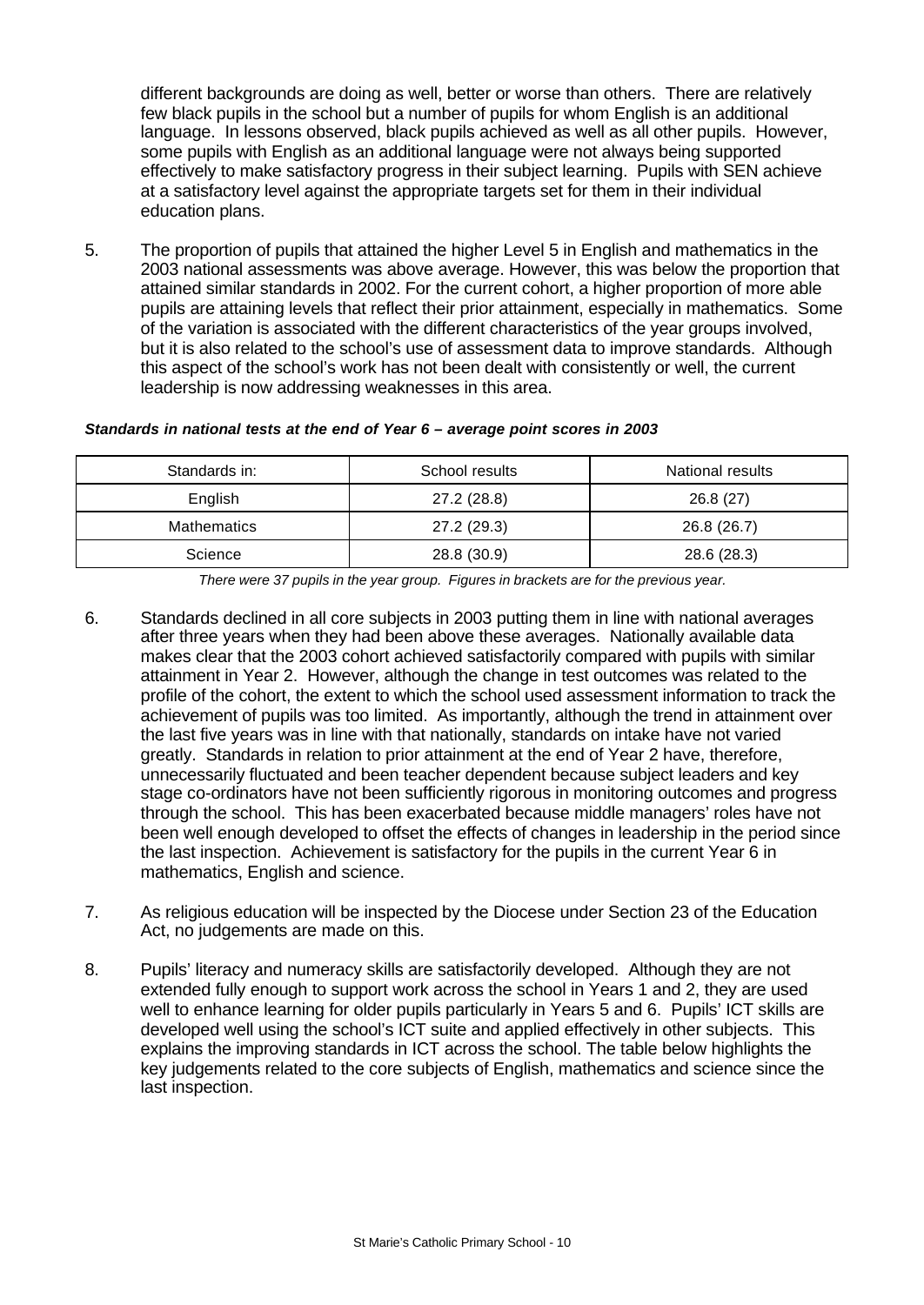| <b>Subject</b>                                 | Judgement in<br>previous report                                                                                                                                           | 2003 national<br>assessments                                                                                                              | Inspection<br>judgements for                                                                                    | <b>Comment</b>                                                                                                                                                                                     |
|------------------------------------------------|---------------------------------------------------------------------------------------------------------------------------------------------------------------------------|-------------------------------------------------------------------------------------------------------------------------------------------|-----------------------------------------------------------------------------------------------------------------|----------------------------------------------------------------------------------------------------------------------------------------------------------------------------------------------------|
| English                                        | Above the national<br>average with<br>strengths in writing<br>and reading. Good<br>progress overall but<br>uneven through the<br>school.                                  | In line with national<br>averages.<br>Achievement is<br>average when<br>compared to those<br>who attain similarly<br>at the age of seven. | current cohort<br>Average. This<br>different cohort of<br>pupils is achieving<br>satisfactorily.                | Decline in standards<br>in the last year but<br>cohort related.<br>Achievement in<br>relation to prior<br>attainment in Year 2<br>varies between<br>years.                                         |
| <b>Mathematics</b>                             | Above the national<br>average with good<br>progress and pupils<br>achieving well.                                                                                         | In line with national<br>averages.<br>Achievement is<br>average when<br>compared to those<br>who attain similarly<br>at the age of seven. | Average standards<br>overall but some<br>pupils working at<br>higher levels.<br>Satisfactory<br>achievement.    | As in English, a<br>decline in standards.<br>Achievement in<br>relation to prior<br>attainment is<br>variable but some<br>improvement in last<br>four years.                                       |
| Science                                        | Above the national<br>average with good<br>progress and<br>achievement.                                                                                                   | In line with national<br>averages.<br>Achievement is<br>average when<br>compared to those<br>who attain similarly<br>at the age of seven. | Average. Most<br>pupils achieve<br>satisfactory but<br>higher attaining<br>pupils are not<br>challenged enough. | Standards declined<br>since last inspection<br>and achievement in<br>relation to prior Year<br>2 attainment also<br>variable between<br>year groups.                                               |
| Information and<br>communication<br>technology | Broadly average with<br>good skills in<br>handling and<br>communicating<br>information.<br>Satisfactory progress<br>leading to standards<br>in line with<br>expectations. | N/A                                                                                                                                       | Above average<br>standards as pupils<br>achieve well<br>between Years 2<br>and 6.                               | Standards have<br>improved since the<br>last inspection.<br>Judgements about<br>achievement in<br>relation to prior Year<br>2 attainment are not<br>possible as national<br>data is not available. |

# **Pupils' attitudes, values and other personal qualities**

In reception children have **good** attitudes to learning and they behave well. Relationships between staff and children are **very good**.Elsewhere in the school pupils' attitudes and behaviour are **good**. Pupils' personal development, including spiritual, moral, social and cultural development is **good**. Attendance is **good** but punctuality is **unsatisfactory**.

# **Main strengths and weaknesses**

- Attendance levels have improved but the number of pupils arriving late disrupts the start of the day.
- There are very good relationships between pupils.
- There is very good racial harmony.
- Spiritual development is very good.
- There is very good provision for moral development.

# **Commentary**

9. Attendance rates have risen steadily and are now above those of similar schools. The level of unauthorised absence is slightly above that nationally. However, an important issue is punctuality because a significant number of pupils arrive at school as the bell goes or just after. The impact of this is felt in registration periods that are unnecessarily disrupted.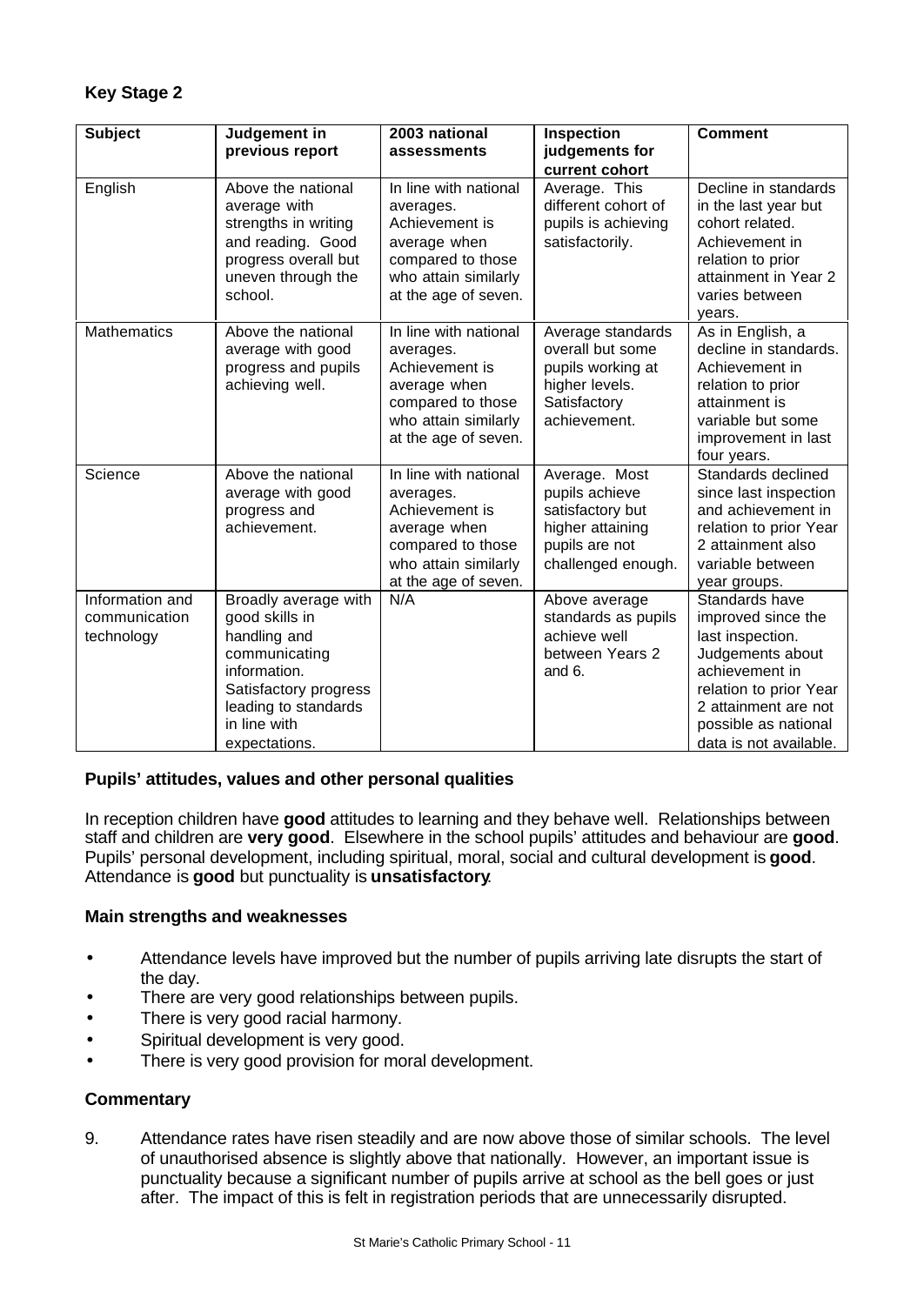Pupils who are consistently late are not developing good work or time-keeping habits. Whilst some pupils are late because they depend on their parents to bring them to school, others use the school bus and are late through no fault of their own. The school is very concerned about the late arrivals of both groups of pupils, and is doing all that it can to improve punctuality.

#### *Attendance in the latest complete reporting year (%)*

| Authorised absence |     | Unauthorised absence |  |
|--------------------|-----|----------------------|--|
| School data        | 3.9 | School data<br>ა.6   |  |
| National data      | 4.د | National data        |  |

*The table gives the percentage of half days (sessions) missed through absence for the latest complete reporting year.*

- 10. Pupils like school, and enjoy the range of activities that it offers. These positive attitudes come from their parents' positive views, and because pupils feel well supported in school. The good attitudes mean that pupils are mostly willing to work, even in lessons that are not as interesting or do not involve pupils as well as they might. Sometimes, pupils are inattentive and do not concentrate well. This mostly occurs when lessons or assemblies fail to keep their interest because the pace is too slow, or the activity does not engage them.
- 11. Pupils' behaviour has improved and is now good. This is the result of raised and consistent expectations for how pupils should behave. In lessons, behaviour is mostly good and contributes to the learning. Sometimes behaviour is unsatisfactory in Years 1 and 2 when teachers' expectations are too low or not clear. Exclusion is used in very extreme cases and only very rarely. Its use is entirely appropriate.

#### *Ethnic background of pupils Exclusions in the last school year*

| Categories used in the Annual School Census         | No of pupils<br>on roll | Number of<br>fixed period<br>exclusions | Number of<br>permanent<br>exclusions |
|-----------------------------------------------------|-------------------------|-----------------------------------------|--------------------------------------|
| White - British                                     | 144                     |                                         | $\Omega$                             |
| White - Irish                                       |                         | 0                                       | 0                                    |
| White - any other White background                  | 15                      | $\Omega$                                | $\Omega$                             |
| Mixed - White and Black Caribbean                   | 13                      | $\Omega$                                | $\Omega$                             |
| Mixed – White and Black African                     | 13                      | 0                                       | $\Omega$                             |
| Mixed - any other mixed background                  | 13                      | $\Omega$                                | $\Omega$                             |
| Asian or Asian British - Indian                     | 4                       | $\Omega$                                | $\Omega$                             |
| Asian or Asian British - Pakistani                  | 1                       | 0                                       | $\Omega$                             |
| Asian or Asian British - any other Asian background | 5                       | $\Omega$                                | $\Omega$                             |
| Black or Black British - Caribbean                  | 6                       | $\Omega$                                | $\Omega$                             |
| Black or Black British - African                    | 10                      | $\Omega$                                | $\Omega$                             |
| Black or Black British - any other Black background | 7                       | $\Omega$                                | 0                                    |
| Any other ethnic group                              |                         | $\Omega$                                | $\Omega$                             |
| No ethnic group recorded                            | 17                      | 0                                       | 0                                    |

*The table gives the number of exclusions, which may be different from the number of pupils excluded.*

12. Pupils are friendly and polite. They play and work together well. A good example of this occurred in the infant playground when one boy asked another to stop hanging on his hood.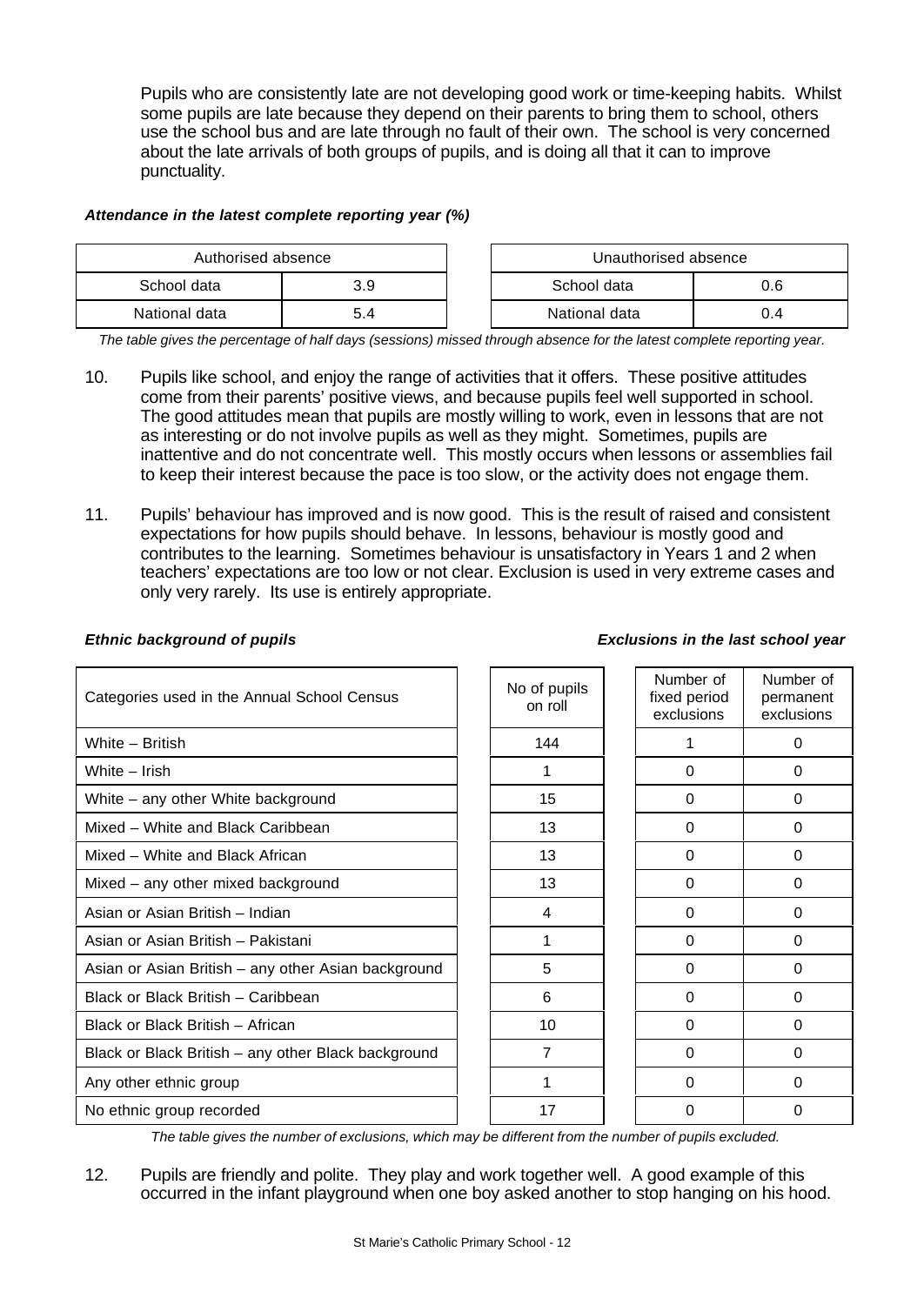The second boy complied. What was impressive was that this was done extremely politely and amicably so that neither boy felt upset or aggrieved. Pupils with SEN are confident because they are included well by teachers and by the very good support of the teaching assistants. However where a teaching assistant is not present they sometimes do not achieve as well. They have mostly good attitudes to learning in this secure environment.

- 13. Staff are good role models for pupils in how to relate to others, and this supports the very good relationships. Pupils from different ethnic backgrounds all work and play together well. Incidents of bullying are extremely rare, and dealt with well. There is occasional name calling, but most often it is innocent and not meant to hurt or offend. The school promotes these very good relationships - an aspect of spiritual development - through its valuing approach to pupils. This raises pupils' self esteem, and enables them to be equally valuing of other pupils. Of particular note was the way in which Year 6 pupils, used a spiritual idea that they had experienced, and created a maze, that depicted their experiences at St Marie's, and their feelings, as they prepared for transfer to the high school.
- 14. Pupils' spiritual, moral, social and cultural development is good overall. Pupils are quite clear about the difference between right and wrong encouraged by the school rules, which are used effectively to remind pupils about appropriate behaviour. Pupils are supported sensitively, and given effective opportunities to reflect on their behaviour, and think how they might have behaved differently. Provision for social development through clubs and residential visits is effective, but there is scope to extend this to enable pupils to make more of a contribution to the life and work of the school. Pupils have opportunities for visits and visitors to enhance their cultural experiences. The school makes use of opportunities offered by the city, and a good example is the theatre club's forthcoming production at The Merlin Theatre. Provision for multicultural education is mainly through religious education, and so is fairly limited.

# **QUALITY OF EDUCATION PROVIDED BY THE SCHOOL**.

Overall quality of education is **satisfactory**.

# **Teaching and learning**

Overall learning is **satisfactory** as a consequence of **satisfactory** teaching. The use of assessment is **unsatisfactory**.

#### **Main strengths and weaknesses**

- Relationships between pupils and teachers are good, enhancing the school's ethos.
- Teachers' expectations of pupils' behaviour are not consistently high in Years 1 and 2.
- There is insufficient day-to-day assessment and feedback for pupils and too little use is made of available assessment information.
- Pupils engage well in their work but this is too often directed by the teacher.
- There is some good teaching throughout the school but this quality is more consistent for older pupils.

# **Commentary**

#### *Summary of teaching observed during the inspection in 42 lessons*

| Excellent | Very good | Good     | Satisfactory | Unsatisfactory | Poor   | Verv Poor |
|-----------|-----------|----------|--------------|----------------|--------|-----------|
| (0%)      | 4 (10%)   | 23 (55%) | 12 (28%)     | კ (7%)         | 0 (0%) | $0(0\%)$  |

*The table gives the number of lessons observed in each of the seven categories used to make judgements about lessons; figures in brackets show percentages where 30 or more lessons are seen.*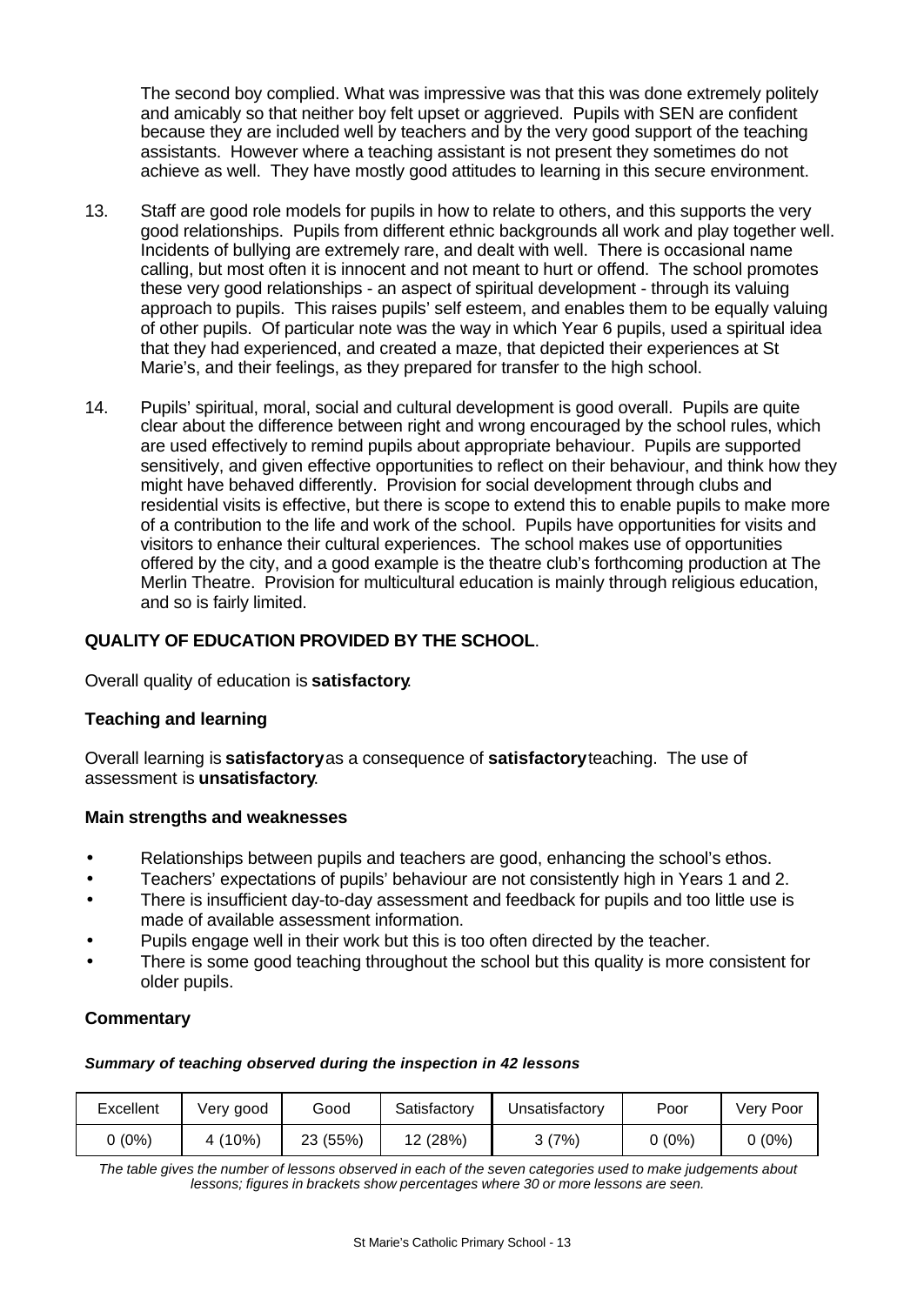- 15. The quality of teaching is satisfactory overall, although examples of good and some very good teaching were observed during the inspection. The judgement results from an examination of pupils' work and teachers' planning for lessons over a period. This examination showed that pupils are not consistently provided with challenges that match their individual needs across the school. A particular reason for this is that assessment information is not used effectively to enhance learning. Linked with this issue, pupils are not encouraged regularly enough to become independent learners.
- 16. In the Foundation Stage, the quality of teaching and learning are satisfactory with some good features. Children achieve satisfactorily overall. This is an improvement from the last inspection. Teachers place a strong emphasis on children's personal, social and emotional development. This helps to ensure good behaviour through quickly learned routines and encourages children to co-operate well, taking more responsibility as they grow in confidence. All this is supported by the very good relationships between children, teachers and other adults who assist in classes. Teaching staff most often have sufficiently high expectations of children in their learning. However, some opportunities are missed to improve standards because assessment information is not always used systematically to ensure challenge is high enough or the pace of work is sufficiently demanding.
- 17. Teaching in Key Stages 1 and 2 is satisfactory. In Years 1 and 2, nearly half the teaching observed was good but there was also some unsatisfactory teaching. By contrast in Years 3 to 6, teaching was mainly good and, in some lessons, it was very good - but there was also some unsatisfactory teaching. It is the unevenness in the quality of teaching across the school that prevents consistently good learning: it was highlighted by a number of key characteristics identified below.
- 18. Although relationships between teachers and pupils support learning throughout the school, good teaching was highlighted by high expectations of pupils' behaviour - more consistently evident in Key Stage 2 than in Key Stage 1. Where teachers were confident in their subject knowledge, they were able to enthuse pupils about their work and also encourage a high pace of learning, such as in using ICT. However, in many lessons and in the additional work reviewed, learning was not as good as it could have been because teachers did not use the school's data concerning pupils' prior attainment to set sufficiently challenging work, especially for higher attaining pupils. In addition, too few opportunities were taken to assess pupils' progress so as to be aware of their improving standards. Consequently, challenge was sometimes too low and the pace of learning slow even in lessons where other characteristics of learning made them satisfactory overall.
- 19. The unsatisfactory use of assessment information also has a negative impact on the quality of planning for lessons. Most teachers' plans show different challenges for broad bands of pupils of different levels of prior attainment. However, because teachers' assessments are insufficiently linked to National Curriculum levels, not enough up-to-date information about pupils' attainment is known to enable teachers to ensure individual pupils' needs are met in all subjects. This situation is exacerbated in areas of the curriculum - such as in design and technology - which have only recently been reviewed to ensure progression and continuity of learning from one year to the next. In these cases, pupils have sometimes repeated work in different year groups and the pace of their progress has been too slow.
- 20. Linked to these issues concerning lesson planning, teachers have more recently adopted a lesson planning structure that includes three parts but relatively little time is spent in reviewing learning in the third section of a lesson. This prevents teachers from knowing how well pupils have understood in order to plan sufficiently demanding work in their next lesson. A key cause of this weakness lies in the limited range of teaching and learning methods used overall: teachers have too few opportunities to assess pupils' skills, knowledge and understanding during the course of lessons because learning is dominated by the teacher. Whilst classrooms are set out for pupils to sit together **in** groups, insufficient work is set for them to work collaboratively **as** groups. As a result, teachers have too little time to identify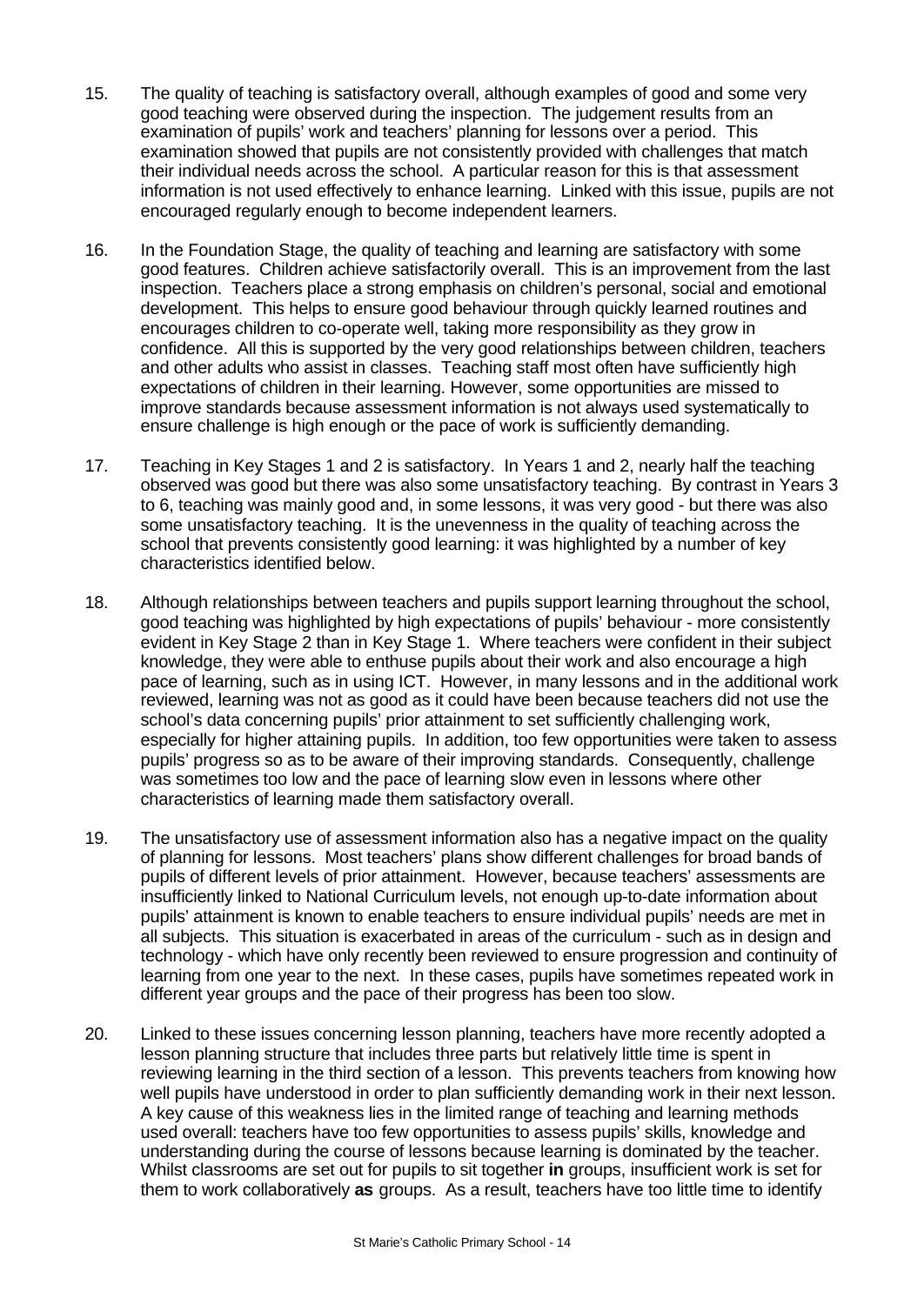strengths and weaknesses in pupils' learning and pupils have too few opportunities to become independent as learners.

- 21. An imbalance in the range of teaching methods used, combined with weaknesses in the organisation of some group work when it occurs, means that pupils do not have enough chances to learn from each other or use subject language to reinforce their understanding of ideas and review their own work. Additionally, although pupils are given encouraging feedback in lessons and when their work is marked, it is not sufficiently evaluative. Therefore, pupils have only a limited understanding of how to improve.
- 22. The quality of teaching for pupils with SEN is satisfactory. Teachers and teaching assistants plan together so that these pupils are included well in lessons. Some teachers provide work that is carefully matched to pupils' needs to ensure they are included well, but this is not consistent in all classes. In all other ways pupils are fully involved in all aspects of lessons. Progress towards well defined and appropriate learning or behaviour targets is closely monitored by the SEN coordinator who leads a well trained team of teaching assistants to provide effective learning in classrooms, and for groups withdrawn from classes. There are too few teaching assistants to enable teachers to meet pupils' needs at a better level. Where there are behavioural problems and no teaching assistant present, the learning of all pupils is sometimes slowed. There are relatively few pupils for whom English is an additional language. They make satisfactory progress in their learning overall but in some subjects the challenges provided do not match the needs of the pupils well enough for them to progress consistently. This is partly because no additional support is available for them in classrooms but also because staff understanding of the needs of such pupils is limited.

# **The curriculum**

The curriculum for reception children is **satisfactory**.Overall the school provides a **satisfactory** curriculum with **good** extra-curricular opportunities for enrichment.

#### **Main strengths and weaknesses**

- Planning and provision for the reception-aged children have improved.
- Day-to-day planning to ensure pupils make satisfactory progress lacks detail.
- There are good opportunities for pupils to participate in a range of activities that enrich the curriculum.
- Support for pupils who have English as an additional language is inadequate.
- Accommodation is satisfactory overall but some areas of accommodation and resources impede progress.
- Good links are forged with schools to which pupils transfer.

- 23. Planning and provision for children of reception age has improved and ensures all areas of learning are fully covered. Good emphasis is now given to learning through a practical approach. The curriculum is satisfactory at Key Stages 1 and 2. However, whilst broad and balanced overall, some subjects are not planned in sufficient detail to ensure that there is progression in learning. Pupils' skills in using number and written language are developed satisfactorily across the curriculum, whereas their skills in using ICT are developed well.
- 24. Day-to-day planning to ensure pupils make appropriate progress lacks detail. Since her arrival the headteacher has improved the structure of long-term planning which now identifies suitable units of work for all pupils, many of whom are taught in mixed age classes. But, teachers' day-to-day planning is often too vague and imprecise to ensure all groups of pupils make sufficient progress. Opportunities to link learning across different curriculum subjects are rarely planned for. However, good curriculum links are forged with schools to which pupils transfer. Participation in modules of work that bridge primary and secondary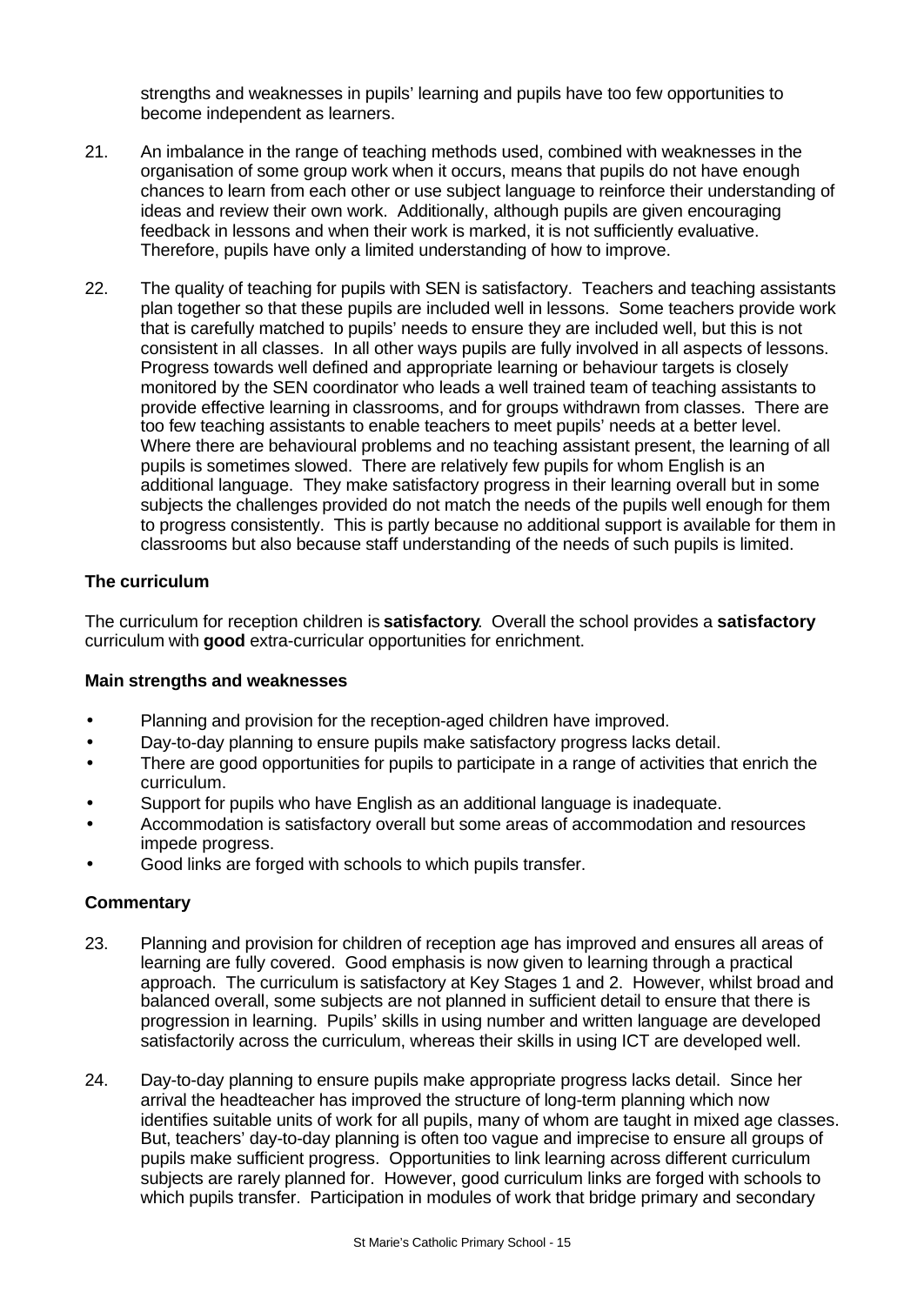phases, including visits to the neighbouring Notre Dame school, facilitate the smooth transition of pupils to the next stage of their education.

- 25. A good range of opportunities enhances the curriculum. There is a high level of participation in a good range of lunchtime and after school clubs, which supports pupils' learning of sports, music, arts and crafts well. These are applauded and much appreciated by parents who support the school well. Educational visits and visitors widen pupils' horizons and makes learning interesting and relevant. Residential trips to Thornbridge where pupils from Years 5 and 6 undertake adventurous activities and study different localities also promote the development of their social skills well. The Italian Consulate teaches Italian to junior pupils. Few opportunities are provided for younger pupils.
- 26. Pupils with SEN have full access to the National Curriculum. Individual education plans target their learning in literacy and numeracy at a level appropriate to their needs. Pupils clearly know their targets for learning and share them with adults. The learning centre and resources are of good quality; they are well-organised and used effectively. The use of ICT to challenge pupils' further is underdeveloped but a start has been made with some new software. Pupils with statements receive their full entitlement and make sound progress. Although there is a register of gifted and talented pupils, the planning for very able pupils in lessons is not challenging enough, except in ICT for older pupils. The school as yet is unable to offer wheel-chair access to areas of the building used by older pupils. Support for pupils who have English as an additional language is inadequate. Current provision is inadequate as staff have yet to be trained to enable these pupils to receive the support they require and assist their development. The level of support assistants in the school is low overall.
- 27. Accommodation and resources are satisfactory overall but some areas of both impede progress. Despite recent improvements to two classrooms, some rooms are still very cramped and limit the space available for practical activities. The school grounds are attractive and include a wooded area, which offers very good opportunities to study nature and wildlife. Current provision for the library is unsatisfactory and new facilities alongside the well-equipped ICT suite are shortly to be installed. The school has identified, the provision of suitable wheelchair access for disabled pupils as requiring urgent attention. The grassed area is too small for pupils to engage in team games such as football and limits their opportunities to develop physical skills.

# **Care, guidance and support**

The care, welfare and health and safety for pupils are **good**.Provision for support, advice and guidance based on monitoring is **good**, but information to help pupils know how to improve is unsatisfactory. The involvement of pupils through seeking, valuing and acting on their views are **satisfactory** overall.

#### **Main strengths and weaknesses**

- The ethos is very caring.
- Pastoral support for pupils is a strength.
- Advice and guidance for pupils is not based on sufficiently rigorous monitoring of pupils' academic progress.
- There are no formal mechanisms for seeking pupils' views.
- Pupils have limited knowledge of their learning.

#### **Commentary**

28. Staff are very caring, and concerned for the welfare, health and safety of pupils. This caring concern is not only in the way staff manage pupils, but extends to giving those pupils who have not had breakfast, something to eat when they arrive at school. There is a good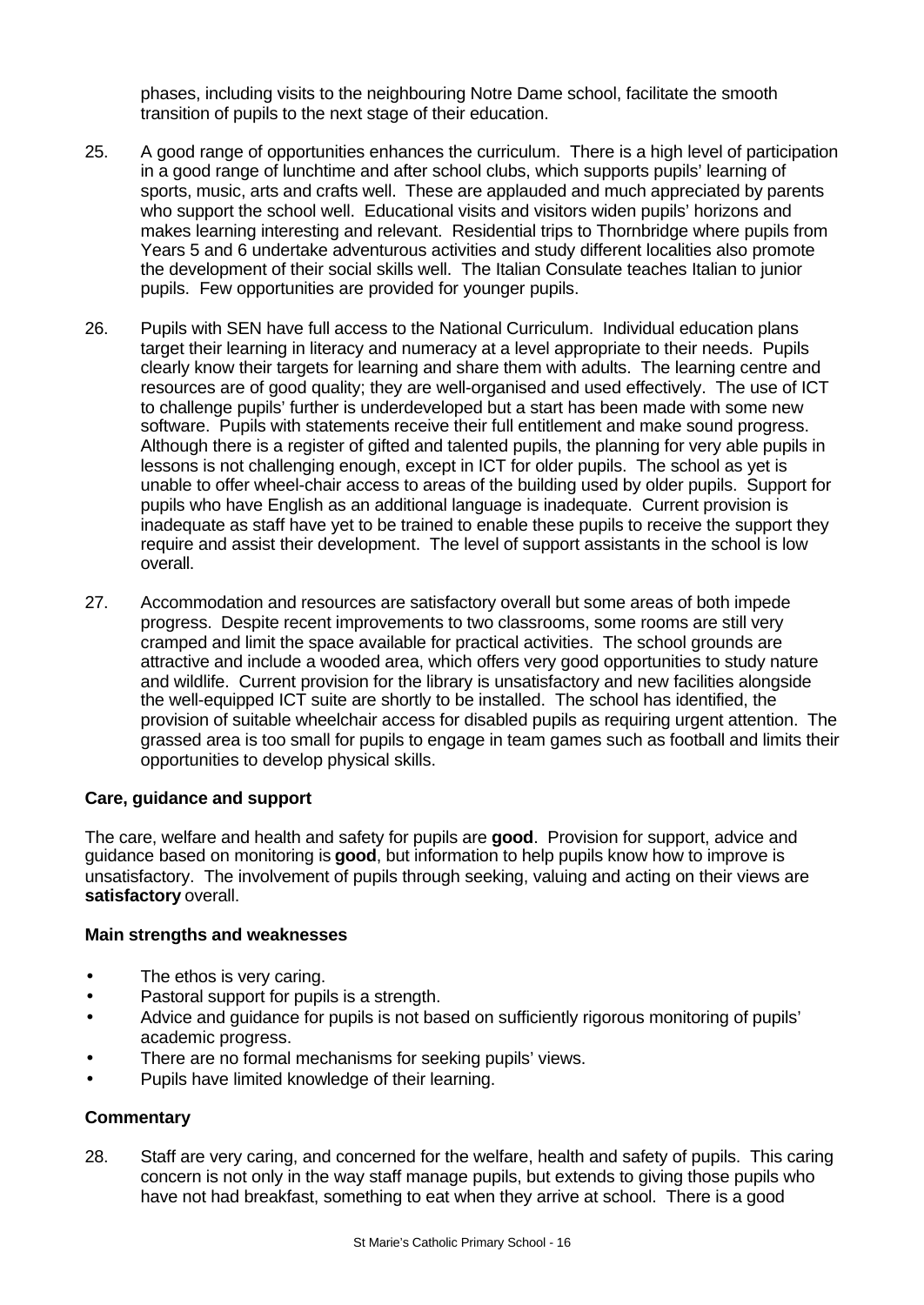emphasis on health and safety, with appropriate risk assessment. There is a planned programme for first-aid training, which is well underway, and will mean that eventually, all staff will have some form of training. The pupils using the school buses are supervised carefully. The school effectively uses the expertise of the school nurse when developing health related policies. It has adopted the latest guidance for child protection, although it is some time now since all staff had training. Nearly all pupils say there is someone they could go to with a worry.

- 29. There is too little for pupils to do in the playground. Older pupils can play sport and there are some lunchtime clubs, although these do not all run everyday. There are no areas for those children who prefer to sit quietly.
- 30. Many staff have been at the school for a long time and know the families and children well, and are able to give good support. The school monitors behaviour and concerns well, and uses outside agencies to support pupils effectively, by for example, getting help for pupils with behaviour difficulties. Pupils have limited knowledge about, and responsibility for their learning. Some of the older pupils know their learning targets, but often the targets are too broad to be helpful. The advice and guidance given to pupils, about learning, is not always based on informed monitoring.
- 31. Support for the few pupils who have English as an additional language has not been established. This is because staff have still to undertake the necessary training. This means that support for these pupils, with their learning, is at the present time unsatisfactory.
- 32. Pupils are listened to and their ideas valued, but there are no formal procedures for seeking pupils' views or enabling them to have a voice in the life and work of the school.
- 33. Induction for pupils coming into school other than at the usual time is what might be expected.

# **Partnership with parents, other schools and the community**

Links with parents, the community and other schools are **good**.

#### **Main strengths and weaknesses**

- Parents are very positive in their views of the school.
- Very many parents help in school.
- Links with the main feeder school are effective.
- Arrangements for consulting with parents are underdeveloped.
- There is not sufficient information to enable parents to support learning at home effectively.

- 34. The school is very welcoming and open, and parents say they feel comfortable approaching the school. As evidence of this, parents come into school at the start of the day, very many parents help in school, for visits and with extra-curricular activities. This helps inform the parents' very positive views of the school. The home school association is very active, with an emphasis on social, as well as fund raising activities.
- 35. The school's links with the community are developing well. Of particular note is the joint project that has involved the university, a local environmental group, business, parents, pupils and staff. These various groups have come together, and begun the process of developing the school's wood, to enable it to be used as an outdoor classroom. Parish links are being developed well, taking into account where pupils live.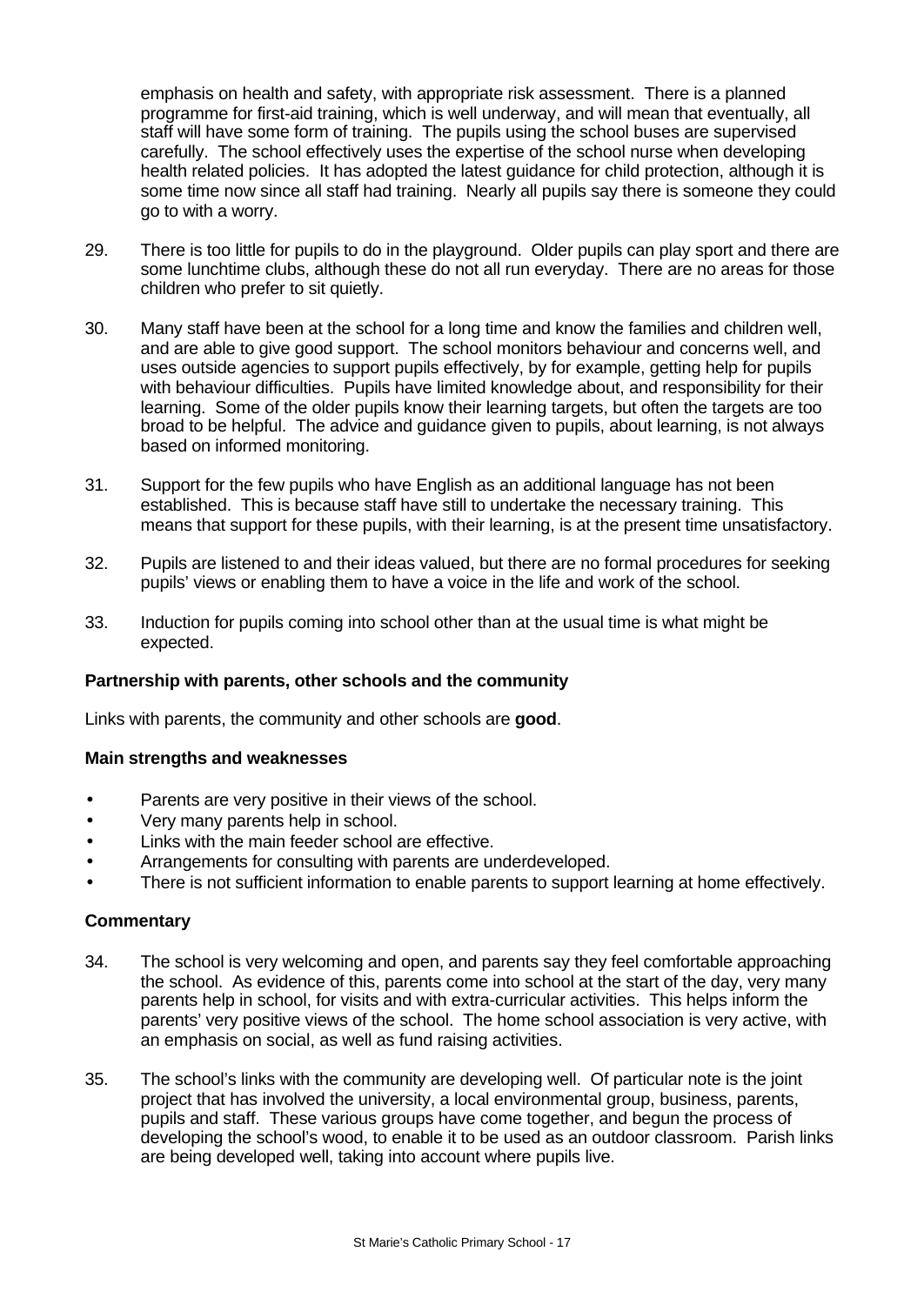- 36. Links with parents help involve parents in their children's learning but these are currently underdeveloped. Some classes send regular newsletters to parents about the work children will be doing. The school recognises the need to give parents more information about the curriculum of the sort that would enable them to help their children with work at home. Although the school listens to parents, it does not regularly consult them about what they would like for the school. Parents are involved well in reviewing targets set for pupils with SEN and the school's contacts enable parents to support their children learning at home.
- 37. Links with local colleges and schools are well established, with students coming from a number of different establishments for work placements, or as part of training programmes. Pupils meet and work with children from other schools, by competing against them and performing alongside them, at sporting venues and performances. The school is developing a link with an international school. The link with the adjacent high school has been developed well, to ensure effective transfer of pupils, and to make use of the specialist expertise of staff from there.

# **LEADERSHIP AND MANAGEMENT**

The overall quality of leadership and management are **satisfactory**.Leadership and management of the headteacher are **very good** but that of other key staff is **unsatisfactory** overall. The governance of the school is **satisfactory** with some good features.

#### **Main strengths and weaknesses**

- The relatively new headteacher leads and manages the school very well.
- Middle management is unsatisfactory; most subject leaders and key stage coordinators are insufficiently rigorous in monitoring pupils' progress and raising standards.
- Performance Management strategies have been introduced well but the continuing professional development of all staff has been unsatisfactory leaving middle management underdeveloped.
- A good start has been made in considering ways of remodelling the school to improve learning.
- Governors have developed good knowledge of many of the school's strengths and weaknesses and provide satisfactory challenge to hold it to account.

- 38. Since 1998, there have been two acting and three substantive headteachers, of whom the current headteacher is the last. These changes of leadership have meant that the development of middle managers has been insufficient, especially in relation to monitoring provision and pupil progress to continue to raise standards. Consequently, the school's leadership and management have not made sufficient or consistent progress over the period since the last inspection but effective changes are being implemented to remedy this situation.
- 39. The current headteacher leads the school very well, sharing her high aspirations for the school and its development with staff, governors and parents alike. Although in post for only a year, the headteacher has refined the school development planning process to involve all staff and governors more actively; changed some organisational aspects of the curriculum and the school's systems to improve planning and reduce wasted time; continued to improve the curriculum links with the local secondary school; taken key steps to avoid substantial budget deficits; made some improvements in accommodation; and, refined roles and responsibilities of key staff. Strategic planning now reflects the school's goals well. The change process has highlighted many important areas for improvement and been managed very effectively. Staff and governors have been consulted and involved fully throughout. Notwithstanding anxieties that have resulted, a potentially effective team is developing.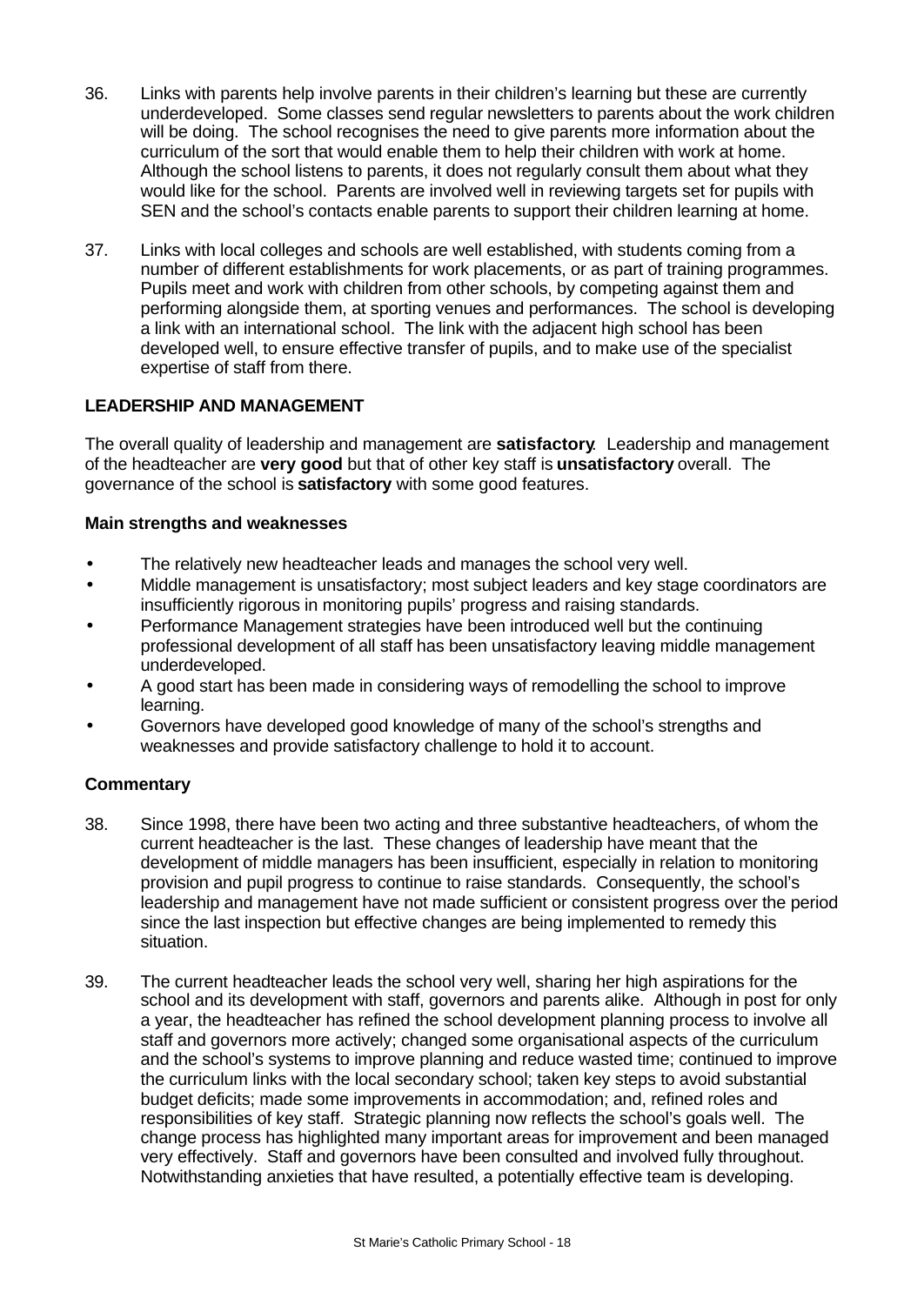- 40. During the most recent period without a substantive headteacher, key stage coordinators took leading roles in managing the school. They were successful in ensuring that the day-today management of the school operated smoothly and that the school's positive ethos was maintained, building on mutually respectful relationships between pupils, staff and other adults supporting learning. However, during the same period and for some time previously, the roles of key stage coordinators and subject leaders were underdeveloped. As a result, too few subject leaders have sufficient understanding of the progress made by different groups of pupils in subjects, and key stage coordinators are not well enough aware of pupils' developments across subjects and between key stages. Middle management is therefore unsatisfactory. This is because most subject leaders and key stage coordinators are insufficiently rigorous in monitoring progress to raise standards.
- 41. The special educational needs co-ordinator's leadership of special educational needs (SEN) is good and the management of this aspect of the school's work is satisfactory. However, the SEN coordinator has limited time to monitor the teaching and learning of pupils with SEN or identify areas for improvement. The school's contacts with external agencies are used effectively to access scarce resources and expertise. The funding and grant income is effectively managed to ensure for best value for money. Individual educational plans are carefully prepared and monitored as pupils move through the stages of learning. The line management of teaching assistants by the key stage co-ordinators creates effective partnerships with teachers to plan pupils' learning.
- 42. Performance Management strategies have been introduced well. Requirements are met and the school uses the system consistently for all teachers. The outcomes of performance management are intended to help inform the school's self-evaluation process. However, this is at an early stage of development. As yet, only a limited amount of data concerning pupils' achievements over time is available. Although used by the current headteacher to highlight areas for school improvement, it is not incorporated well enough into the work of middle managers in monitoring the effectiveness of practice across the school. Similarly, performance management is not well enough developed to ensure a right match between whole-school planning and the continuing professional development of all staff. Recent national initiatives to remodel schools so as to enhance pupils' learning have been followed well: a number of administrative tasks previously undertaken by teachers are now addressed by other staff; a relatively large number of adults other than teachers support learning in the classroom; and, a valuable service level agreement has been arranged with the local secondary school so that the expertise of a technician supports teachers in using and improving the ICT work in the school.
- 43. Budget planning has been improved and is closely linked to the priorities of the school development plan. Governors have a good understanding of the budget setting and planning process and ensure procedures are followed well. Financial regulations are addressed effectively and clear procedures are in place to enable governors to have a regular overview of expenditure across the year. Overall costs are average. Best value principles are followed in all matters of expenditure though not as fully as necessary in comparing the performance of pupils within the school or, from one year to the next, with others outside it. The school gives satisfactory value for money.

| Income and expenditure $(E)$ |            | Balances (£)                        |           |
|------------------------------|------------|-------------------------------------|-----------|
| Total income                 | 597,861.42 | Balance from previous year          | 24,225.78 |
| Total expenditure            | 620,259.83 | Balance carried forward to the next | 6,552.37  |
| Expenditure per pupil        | 2,278.51   |                                     |           |

*Financial information for the year April 2002 to March 2003*

|        | Balances (£)               |  |
|--------|----------------------------|--|
| 861.42 | Balance from previous year |  |
|        |                            |  |

44. Governors are supportive of the school and bring valuable expertise to their roles. As the school has moved through different stages of leadership, governors have not always been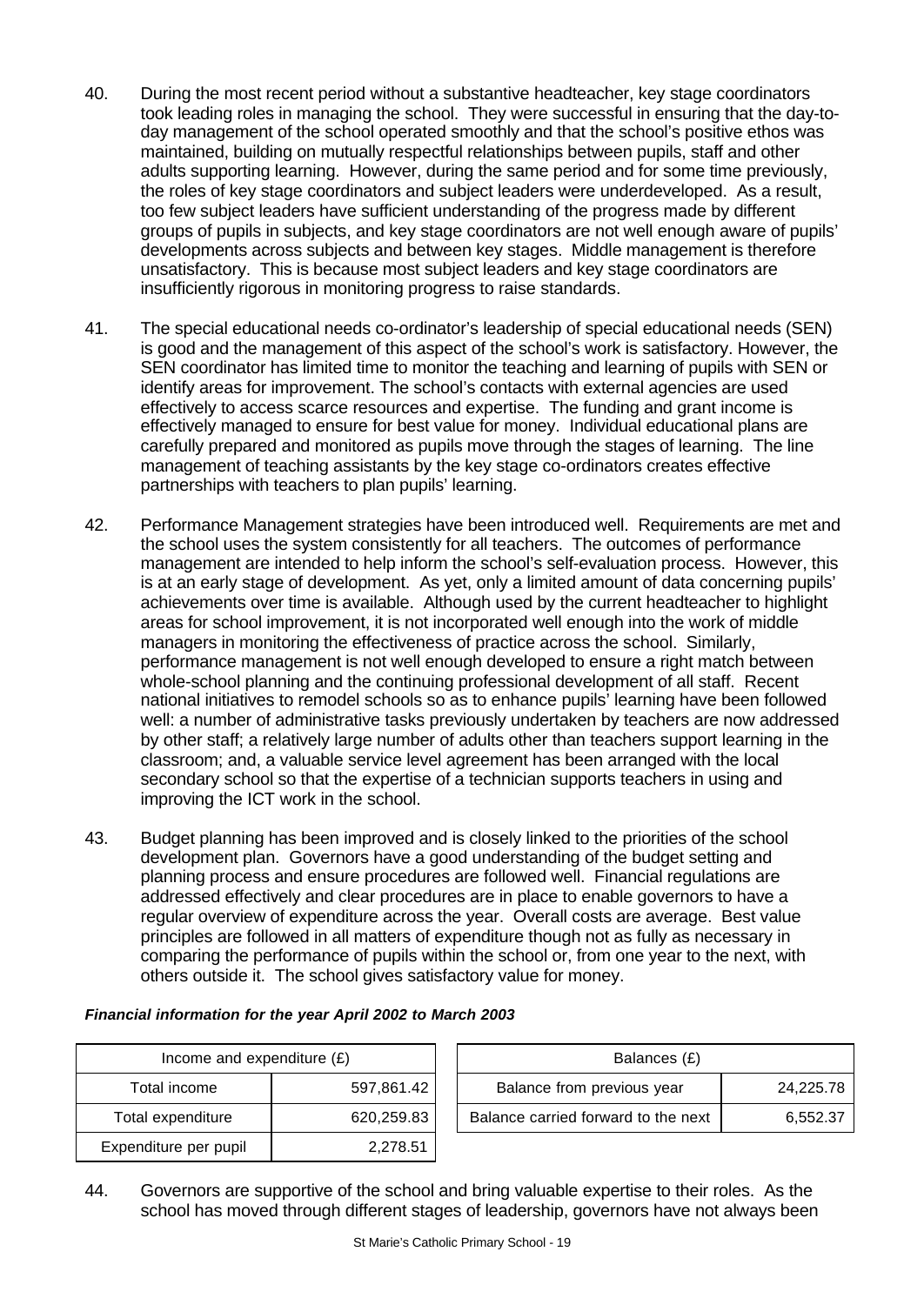able to access comprehensive information concerning the school's development. However, especially since the appointment of the current headteacher, they have developed good knowledge of the school's strengths and weaknesses. They ensure the school fulfils its statutory requirements satisfactorily with the exception of some aspects of work related to the performance of pupils for whom English is an additional language. Governors are linked to different subject areas and to the work of pupils with SEN throughout the school. Through these links and reports from the headteacher and some subject leaders, governors are helped to know of the school's developments. Representatives of the governing body attend training regularly to support their understanding of this work. More recently, they have recognised the need to receive more detailed information concerning the progress of different groups of pupils as well as the achievements of year groups as they pass through the school. Their increasing awareness of the school strengths and weaknesses enable them to provide more effective challenge in raising standards than in the past. As a result, the governance of the school overall is satisfactory.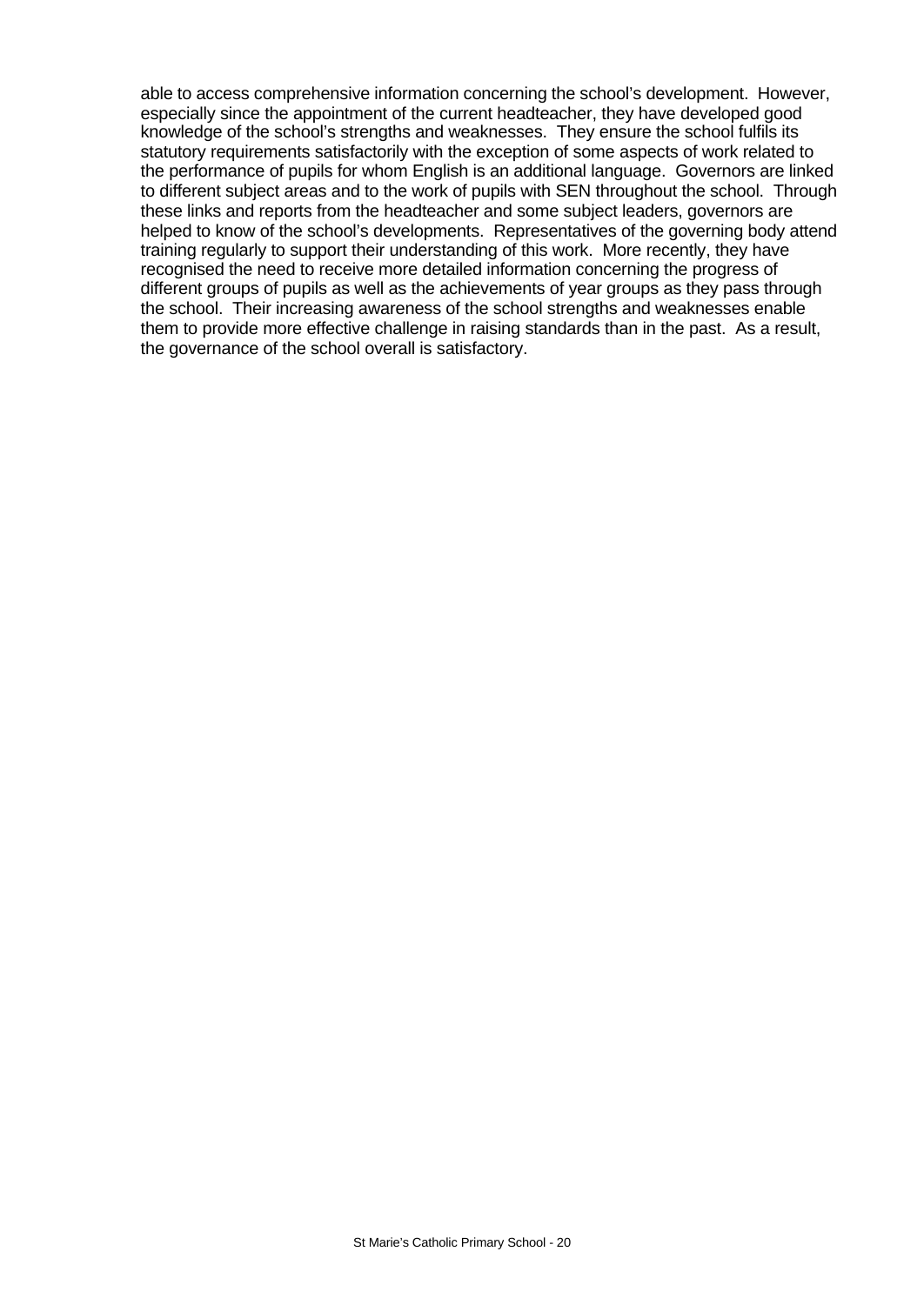# **PART C: THE QUALITY OF EDUCATION IN AREAS OF LEARNING AND SUBJECTS**

# **AREAS OF LEARNING IN THE FOUNDATION STAGE**

Provision for children in reception is **satisfactory**.This is an improvement on the findings of the previous inspection.

- 45. There are 40 children of reception age. Thirty of these children are taught in a class for reception children only. The remainder are taught alongside 20 Year 1 children. The arrangement works well as all teachers responsible for reception children ensure that an appropriate curriculum is provided. Teaching assistants make a valuable contribution to children's learning. Improvements have been made to the reception classroom and the spacious outdoor area where teachers set up many exciting activities, which stimulate learning. On entry to school the attainment of the majority of children is just above the expected level. By the end of the year it is likely that most children will reach the expected standards in all areas of learning and that some will exceed these levels.
- 46. Overall teaching and learning are satisfactory. Achievement overall is satisfactory. Although assessment is carried out informally, it is not yet sufficiently systematic to inform day-to-day planning and provide teachers with a clear focus as to how small steps in learning are to be made so that the pace of learning might increase. Management and leadership of the Foundation Stage are satisfactory and there are good induction procedures for children starting school.

# **PERSONAL, SOCIAL AND EMOTIONAL DEVELOPMENT**

Provision in personal, social and emotional development is **good**.

#### **Main strengths and weaknesses**

- Adults and children enjoy very good relationships.
- Attitudes and behaviour are good.

# **Commentary**

47. Teaching and learning are good and the achievement of the children is good. The very good relationships and teamwork of the staff ensure that all children are provided with a warm and caring environment where they settle quickly and engage enthusiastically in the activities set. While a significant number of less mature children still require considerable assistance with dressing and undressing, more able children are competent at pouring out their own drinks and spontaneously wipe up any spillages their peers make. Most children display good attitudes to learning and are well behaved. They cooperate well in joint activities, share resources sensibly and the more confident children tackle activities independently. The school values parents as partners in children's education and most parents support children well both with homework and as helpers in the class.

# **COMMUNICATION, LANGUAGE AND LITERACY**

Provision in communication, language and literacy is **satisfactory**.

# **Commentary**

48. Teaching and learning are satisfactory as is achievement. The more able children are particularly articulate for their age and hold mature conversations, which contain detailed descriptions "A ghost is a scary creature who lives in a haunted house". In small groups,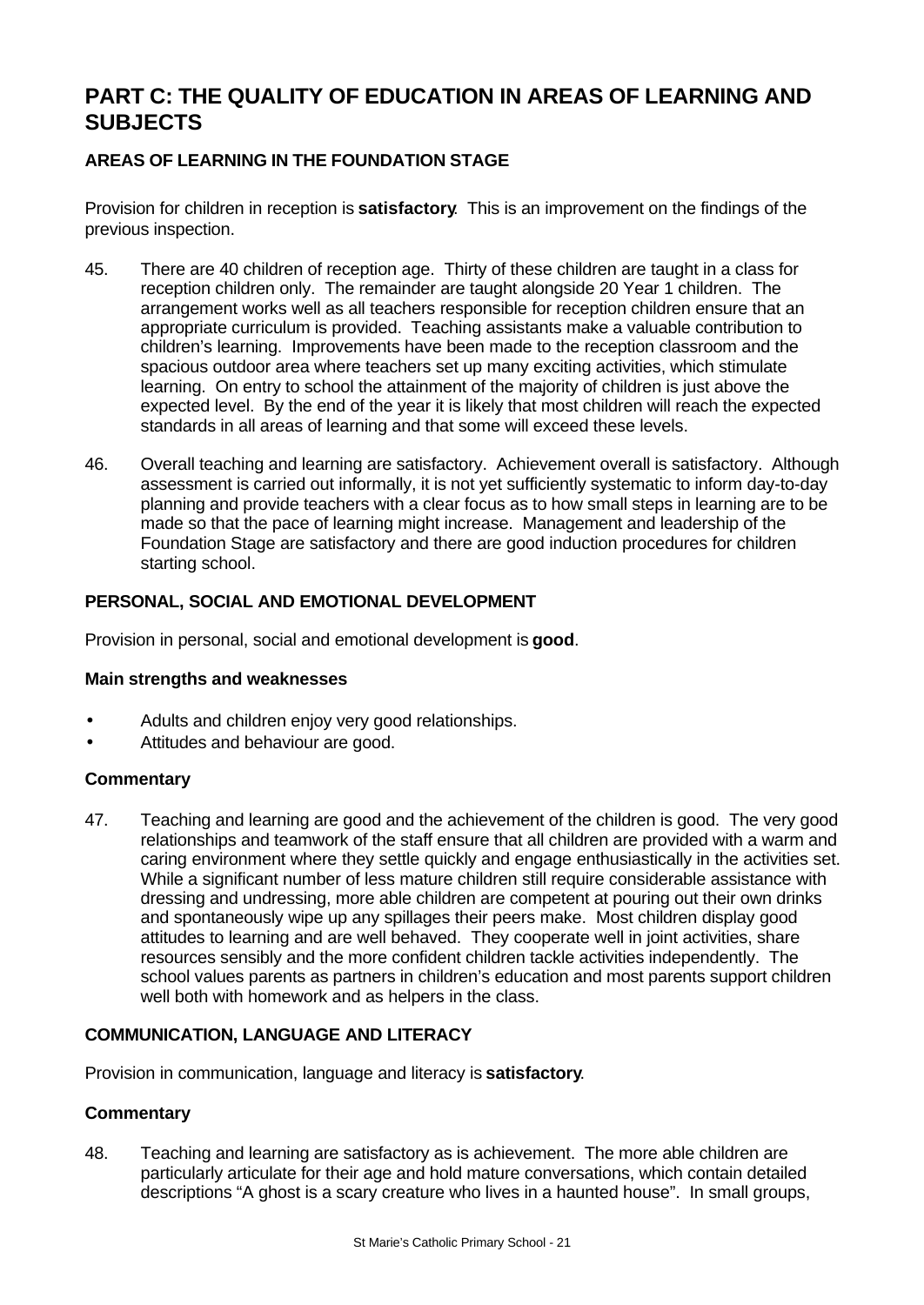adults sensibly give lower attaining children time to organise and clarify their thought as they sequence activities of 'Goldilocks and the Three Bears' by using pictures. On occasions staff do not model handwriting clearly in order for children to learn how to form letters correctly, nor do they insist that children adopt the correct posture for writing exercises. When discussing their reading books, higher attaining children understand the term 'synopsis' and lower attaining children show interest in illustrations.

# **MATHEMATICAL DEVELOPMENT**

Provision in mathematical development is **good**.

#### **Main strengths and weaknesses**

• Grouping of children enables them to achieve well.

#### **Commentary**

49. Teaching and learning are good. The grouping of children according to ability for these sessions enables them all to achieve well and children are well on course to reach the expected levels by the end of the year. Activities planned have an increasing degree of challenge and learning becomes more exciting. Higher attaining children confidently use developing mathematical skills to solve practical problems and classify objects from the lightest to the heaviest. Children who have only recently started in reception and those who are at an early stage of mathematical development are provided with a variety of sorting and matching activities where learning is fun.

#### **KNOWLEDGE AND UNDERSTANDING OF THE WORLD**

Provision in knowledge and understanding of the world is **good**.

#### **Main strengths and weaknesses**

• Teachers have good knowledge and understanding of how pupils learn to use ICT.

#### **Commentary**

50. Good use is made of the ICT suite when the support from the teacher, two parents and a teaching assistant enable children to achieve well in ICT. Higher attaining children identify the initial letter of words and select images by using 'drag and drop'. They have fun rotating them. Lower attaining children place images in the fish tank and write their name with guidance. In the mixed age class for older reception children the teacher uses rich language such as 'spikey leaved pineapple' to encourage children to use descriptive words as they use their senses and carefully examine fruit for similarities and differences. Teaching and learning are good and children achieve well.

# **PHYSICAL DEVELOPMENT**

Provision in physical development is **satisfactory** and has improved since the time of the previous inspection.

#### **Main strengths and weaknesses**

• Good links are made with other areas of learning.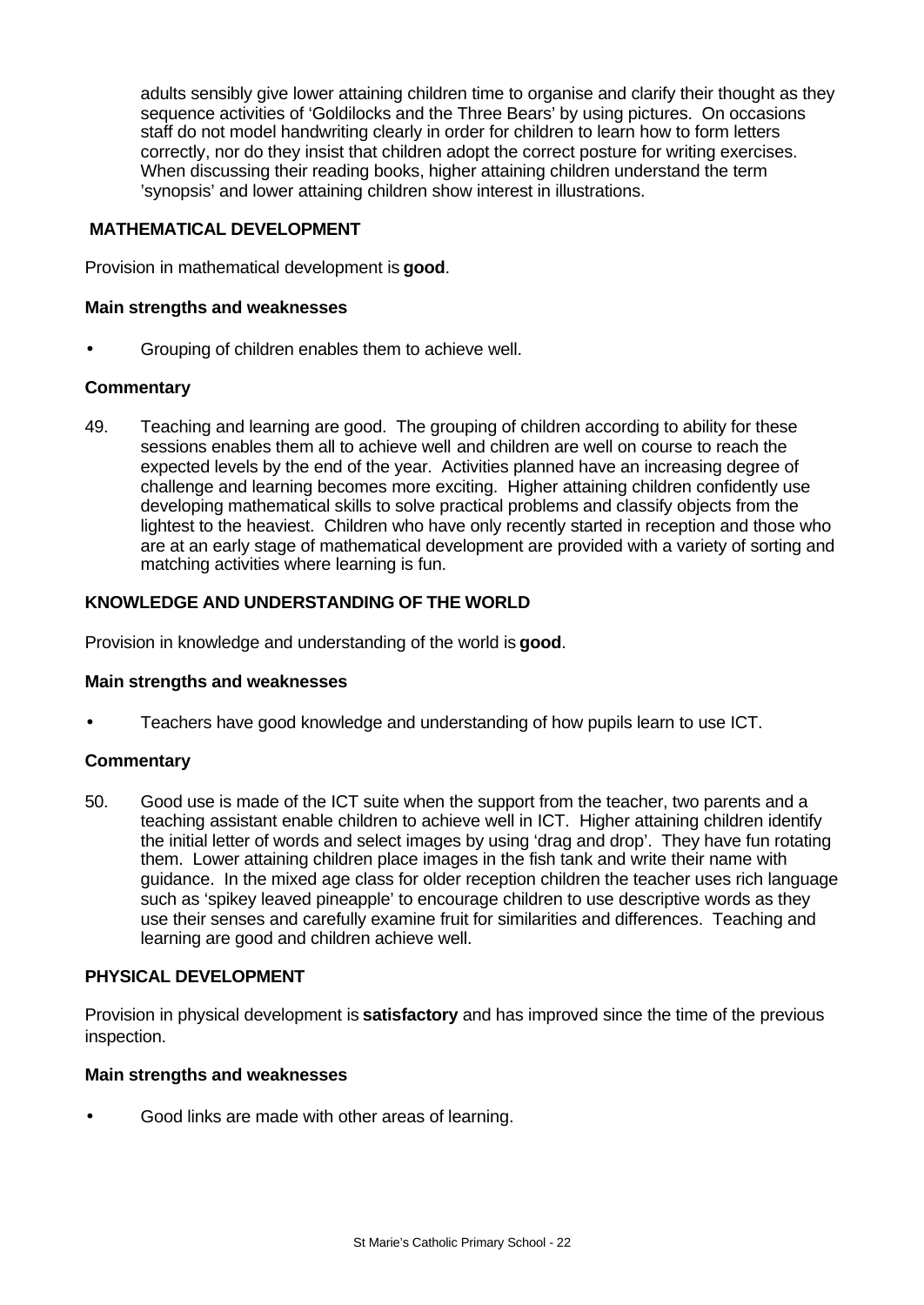# **Commentary**

51. Teaching and learning are satisfactory as is the achievement of the children. Teachers plan carefully for purpose in outdoor activities as in hopscotch where number is reinforced. Most children have good physical skills and demonstrate these as they control their movements well when manoeuvring wheeled vehicles in the spacious outdoor area. In a taped movement lesson taken in the hall the teacher does not insist that children listen carefully and so time is lost as children are unable to hear the instructions they are required to respond to. Children are provided with satisfactory opportunities to handle tools and malleable materials and do so with confidence.

# **CREATIVE DEVELOPMENT**

Provision in creative development is **satisfactory**.

#### **Main strengths and weaknesses**

• Good use is made of role-play.

#### **Commentary**

52. Teaching, learning and achievement are satisfactory. Role-play areas stimulate and encourage children to develop new language, social and mathematical skills through play in the 'vet's surgery'. Children learn to observe carefully and confidently paint owls and butterflies to depict the differences between night-time and day-time creatures.

# **SUBJECTS IN KEY STAGES 1 and 2**

# **ENGLISH**

Provision in English is **satisfactory**.

# **Main strengths and weaknesses**

- Standards have declined.
- Attainment in reading is good.
- Where there is good and very good teaching pupils' achievement is greater.
- Leadership of the subject is underdeveloped.
- The library area is unsatisfactory.

- 53. Standards have declined since the previous inspection. By the end of Years 2 and 6, standards are in line with expectations. For most pupils, including those with SEN and those who speak English as their second language, overall achievement is satisfactory.
- 54. Most children enter the school with good speaking skills. They are keen to engage in discussions, in whole-class situations, and in small groups when given the opportunity. Teachers do not always insist on pupils developing good listening skills. This was also a concern of the previous inspection. Attainment in reading is good but it is satisfactory in writing. In guided reading sessions teachers and assistants use the opportunity afforded by working in small groups to question pupils and to check their comprehension of story content and punctuation effectively. These techniques together with the enthusiasm for reading which most children display help to keep these standards up.
- 55. Overall teaching and learning are satisfactory. There are occasions when it is much better. In a Year 4 lesson, where teaching and learning were very good, pupils achieved very well.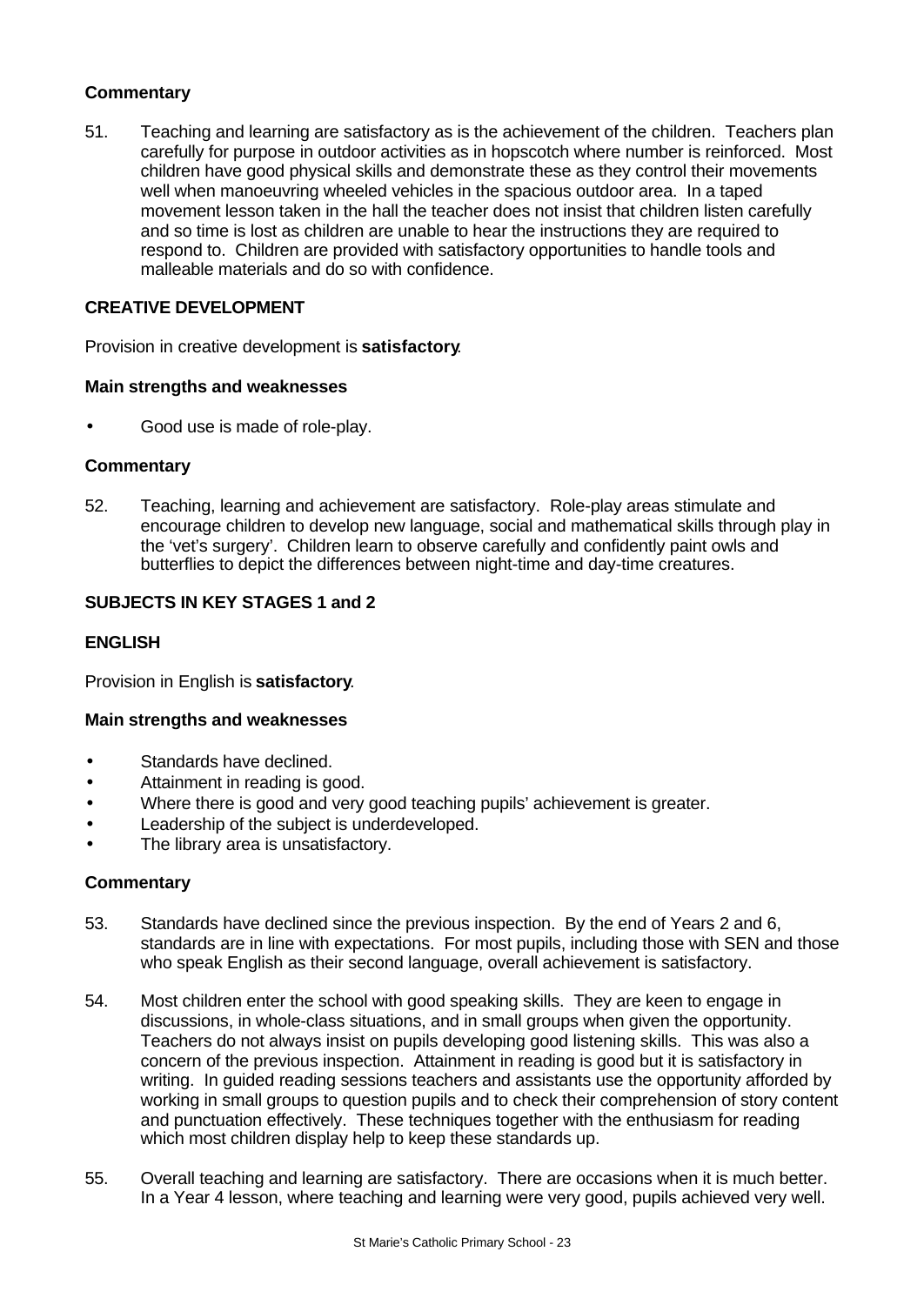This was because the lesson was very thoroughly planned and delivered at a brisk pace. The introduction was lively and immediately engaged pupils' interests, as the teacher stirred up pictures in their minds as to how ideas for poetry writing might arise. Good links were made to history and geography, for example, '*King John's Jewels, lost in the Wash*'. Searching questions and detailed explanations of new vocabulary – 'doubloons' (old coins) from a Spanish wreck ensure all pupils listened intently as their imagination is fired to produce poetry of their own based on the structure of a poem which has been read to *them 'Let me find …'.* In this lesson there is a very good balance of teacher input and pupil involvement and pupils collaborate very well. Pupils of all abilities are able to succeed at their own pace and at the end of the lesson they confidently share their writing with others, for example,

#### '*Let me find ……. A quill, An ink bottle And an old woman's will*.'

- 56. In lessons where teaching is satisfactory and in one unsatisfactory lesson, the pace of learning is often slow, the content of the lessons is unexciting and there is insufficient engagement of pupils. In these lessons pupils are less enthused to learn, and do not listen so well.
- 57. The library provision is unsatisfactory. The school has already identified this and plans are in place for new facilities to be installed alongside the well-equipped ICT suite and will enhance pupils' learning and provide good opportunities for research projects.
- 58. Leadership of the subject is underdeveloped. Professional development, monitoring of teaching and learning, and the opportunity to work alongside colleagues to identify and demonstrate the most effective teaching strategies are at an early stage of development. There is no consistent and rigorous approach to the ongoing assessment of pupils' progress in order for teachers to modify day-to-day planning to provide greater challenge in learning opportunities for higher attaining pupils. Analysis of test results so that staff may adjust their planning to ensure greater coverage of the weaker areas identified and to provide higher challenge for more able pupils is only just beginning.

# **Language and literacy across the curriculum**

59. Written work in other subjects makes a satisfactory contribution to pupils' achievement, for example, pupils give clear definitions of the processes of photosynthesis in science and in geography they record details of life in St Lucia.

# **MATHEMATICS**

Provision in mathematics is **satisfactory**.

# **Main strengths and weaknesses**

- Pupils are achieving as well as those in similar schools but achievement between year groups is not consistent.
- Although the mathematics curriculum meets statutory requirements some aspects of provision fail to provide enough challenge for the full range of pupils' needs.
- Teaching observed was satisfactory overall and much of it was good in Key Stage 2, but work in books shows that teachers do not use a wide enough range of teaching methods.
- Evaluation and monitoring of the school's mathematics provision is **unsatisfactory** and insufficient use is made of assessment information to ensure consistently good learning.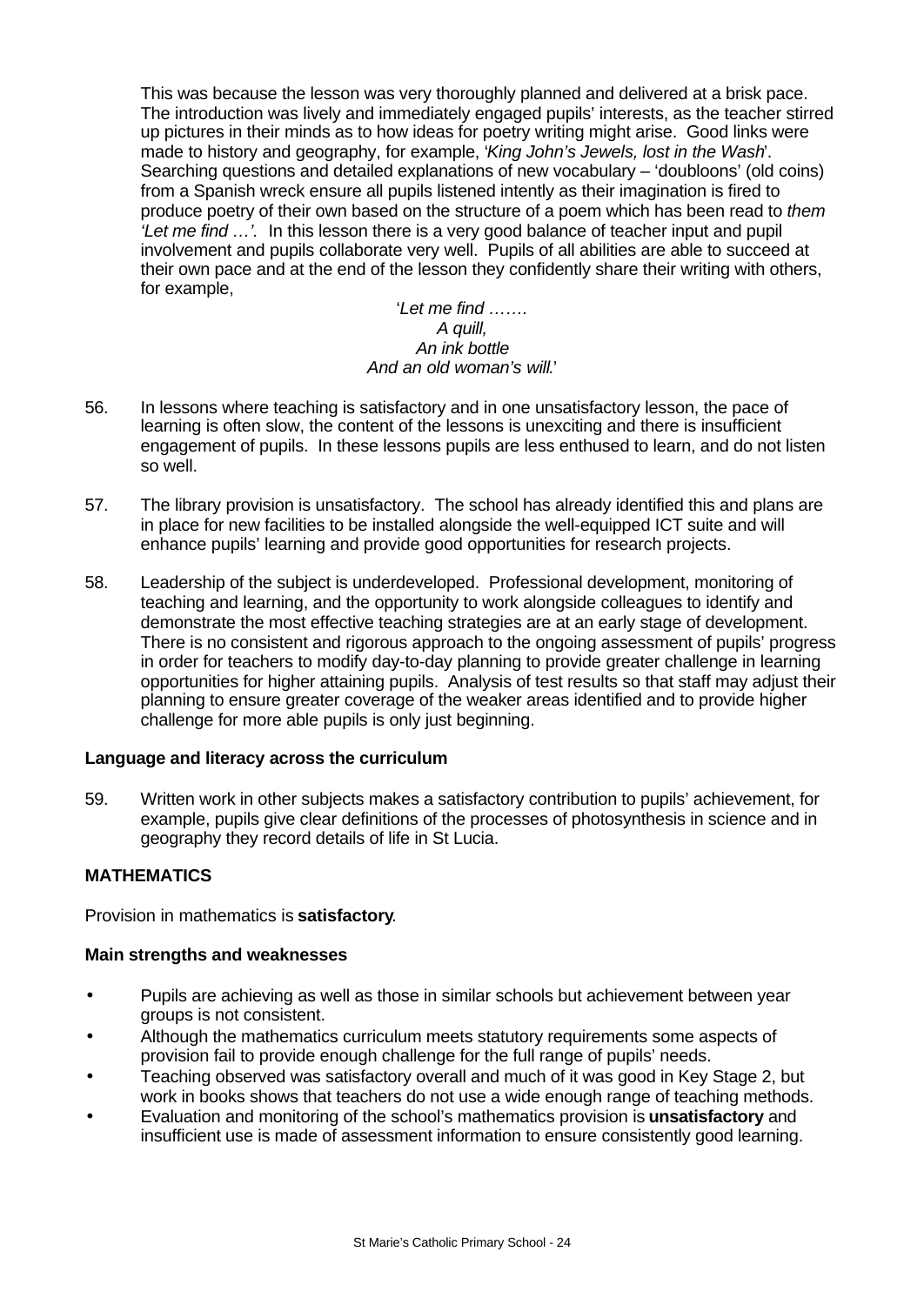- 60. Attainment in mathematics has declined since the last inspection. In recent national tests, standards were below national averages at the end of Year 2 but in line with them at the end of Year 6. Given that pupils enter the school with standards that are at least in line with expectations, this means that pupils made unsatisfactory progress in Years 1 and 2. Their achievement between Years 2 and 6 was in line with that of other pupils who had similar results as nationally at the end of their Year 2. Boys out-performed girls in attaining higher levels at the end of Year 2, but standards were more equal between them at the end of Year 6. Levels of achievement by pupils between Years 2 and 6 have fluctuated from year to year. These variations of achievement have continued, in part, because there is insufficient monitoring of provision in mathematics to ensure that pupils make as much progress as possible across the school.
- 61. During the inspection standards in books in Year 2 were below expectations overall but some observations, especially of higher attainers, indicated that they are working towards being in line with averages by the end of Year 2. Differences between boys and girls were not noticeable in higher groups but concentration levels of a number of boys were more limited, partly because they were insufficiently involved in practical activities that motivated them. Pupils in Years 1 and 2 used number with growing confidence and many were developing good skills in measurement but they were less able to apply their understanding in pairs or groups as this work did not establish expectations strongly enough for them to work together collaboratively. Consequently, although achievement is satisfactory overall, there are insufficient challenges for higher attaining pupils. Pupils with SEN achieve satisfactorily when supported in lessons. Those pupils in the school for whom English is an additional language do not always achieve as well as they might firstly because teachers do not always have a full understanding of their needs and secondly because there is too little individual support for them within classrooms.
- 62. In Years 3 to 6 standards observed in observations and through work scrutiny are in line with expectations and with national averages in Year 6. Higher attaining pupils in Year 6 show standards above the national average. The improvements observed are due to the arrangements of groups for mathematics in Year 5 and 6 that are more effective than those in Years 1 and 2. Differences in girls' and boys' attainment are less noticeable, partly because group work encourages better sharing of ideas. Pupils' number skills are good but opportunities for pupils to share ideas, concepts and to apply their mathematical understanding is still too limited to make good progress in this area of learning.
- 63. The quality of teaching is satisfactory overall but there is some very good teaching especially in Year 6. In Years 1 and 2, teaching is satisfactory whilst in Years 3 to 6 it is mainly good. The more consistently good teaching in Key Stage 2 enables older pupils to make better progress overall. The strengths of teaching that support good learning include the way teachers use their good subject knowledge to explain concepts and new skills. In the best sessions teachers used a range of questions which challenged the full range of abilities, ensured all pupils were included in learning and used pupils' answers to assess and support individual pupil understanding. However, the pace in learning is sometimes held up even in good lessons as the range of teaching methods is too limited. Opportunities for pupils to be challenged more effectively by working in pairs or groups at tasks that met their particular needs are lost. Instead, some learning is too much directed by and dependent on the teacher. Teachers' plans for mathematics outlined clearly what is to be taught with different tasks to meet three broad ranges of ability. However, these do not sufficiently well distinguish what is to be learned by different groups of pupils with the result that some more able pupils and some for whom English is an additional language are not fully engaged.
- 64. The mathematics curriculum is satisfactory. It meets National Curriculum requirements overall but the development plan is insufficiently targeted at current pupils' and staff needs. Number work dominates to the expense of other aspects of provision. In particular, pupils are not having enough opportunities to work cooperatively to use and apply the skills,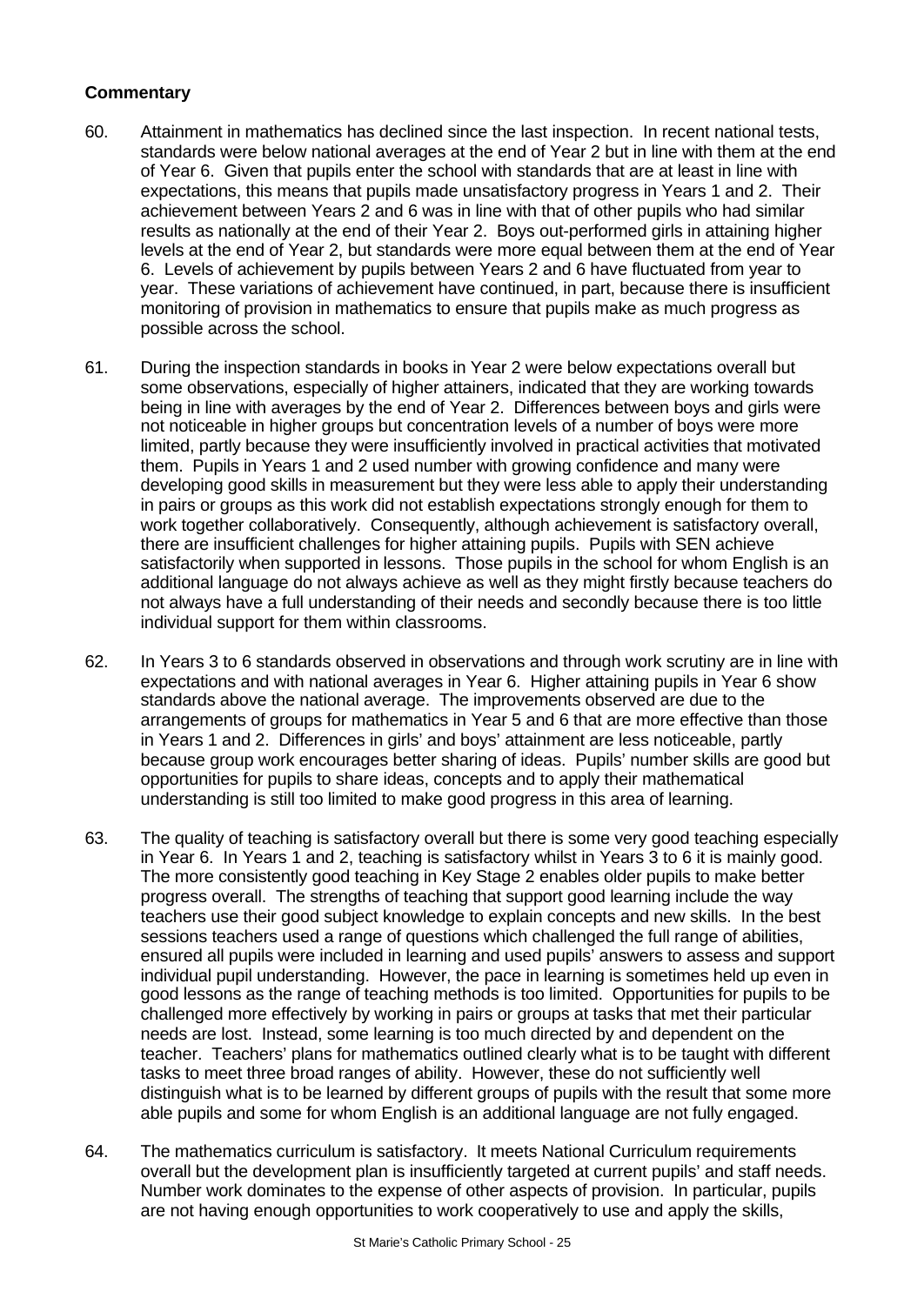knowledge and understanding they have gained. Linked to this are two further issues: insufficient use is made of assessment data to identify pupils' developing needs; and although homework generally extends learning in the classroom, it is not set regularly enough and the feedback and marking of it is not consistent in helping pupils to improve. Limited reference to National Curriculum levels in planning, day-to-day assessment and in helping pupils to know how to improve means that progress in learning is sometimes too slow because pupils are not well enough challenged. Although the subject leader is supportive of her colleagues, monitors resources carefully and has visited all classes to observe learning in the last year, there is too little reference to National Curriculum levels in planning work or in recording achievement. As a result, the key role in improving standards is underdeveloped and weak; the leadership of the subject overall is unsatisfactory.

#### **Mathematics across the curriculum**

65. Mathematics, and number work in particular, supports learning in many areas of the curriculum. There were good examples of use in science and some aspects of history and geography. Pupils also applied their understanding of number effectively when using ICT, in their art work and when making articles they had designed.

# **SCIENCE**

The provision for science is **satisfactory**.

#### **Main strengths and weaknesses**

- The quality of scientific enquiry skills for older pupils has improved.
- There is some good teaching in Years 5 and 6.
- Pupils are interested and enthusiastic about the work.
- Pupils are not clear about the standards they achieve and what they need to do to improve further.
- Older pupils have good opportunities to use ICT skills.

- 66. Pupils' test results at age 11 in 2003 were in line with national averages. The attainment of seven year olds is in line with the average nationally. This represents a decline in standards since the last inspection. However, in the last year the school has made efforts to halt this decline. This is because the school, through assessment led by the coordinator, identified improvement in investigative skills as a priority and put this in place for older pupils.
- 67. Most pupils achieve satisfactorily except high attaining pupils whose achievement is unsatisfactory because they are not challenged consistently enough. Both older and younger pupils have satisfactory knowledge, understanding and skills in the subject overall. Their knowledge of life processes is good but that of physical processes and materials is weak. The oldest pupils show a secure understanding of the principles of a fair test.
- 68. Teaching is satisfactory overall and good in Years 5 and 6. Learning is planned to cover the curriculum and build skills systematically. In Years 5 and 6, questioning is used well to develop scientific vocabulary and challenge pupils' thinking. Pupils' good attitudes and behaviour are evident in the careful, accurate writing, diagrams and drawings they do. Older pupils have good opportunities to use ICT skills to tabulate, present graphically or analyse data from their investigations. Teachers' marking of pupils' work is positive but rarely identifies the next steps in learning. In discussion, pupils are not sure about what they do well or what they need to do to improve further. Planning provides satisfactorily for less capable pupils and those with SEN. Pupils at an early stage in acquiring English language are coping well despite limited support. Teachers' planning does not challenge fully the most capable pupils. The best planning for these pupils is seen in Years 5 and 6 but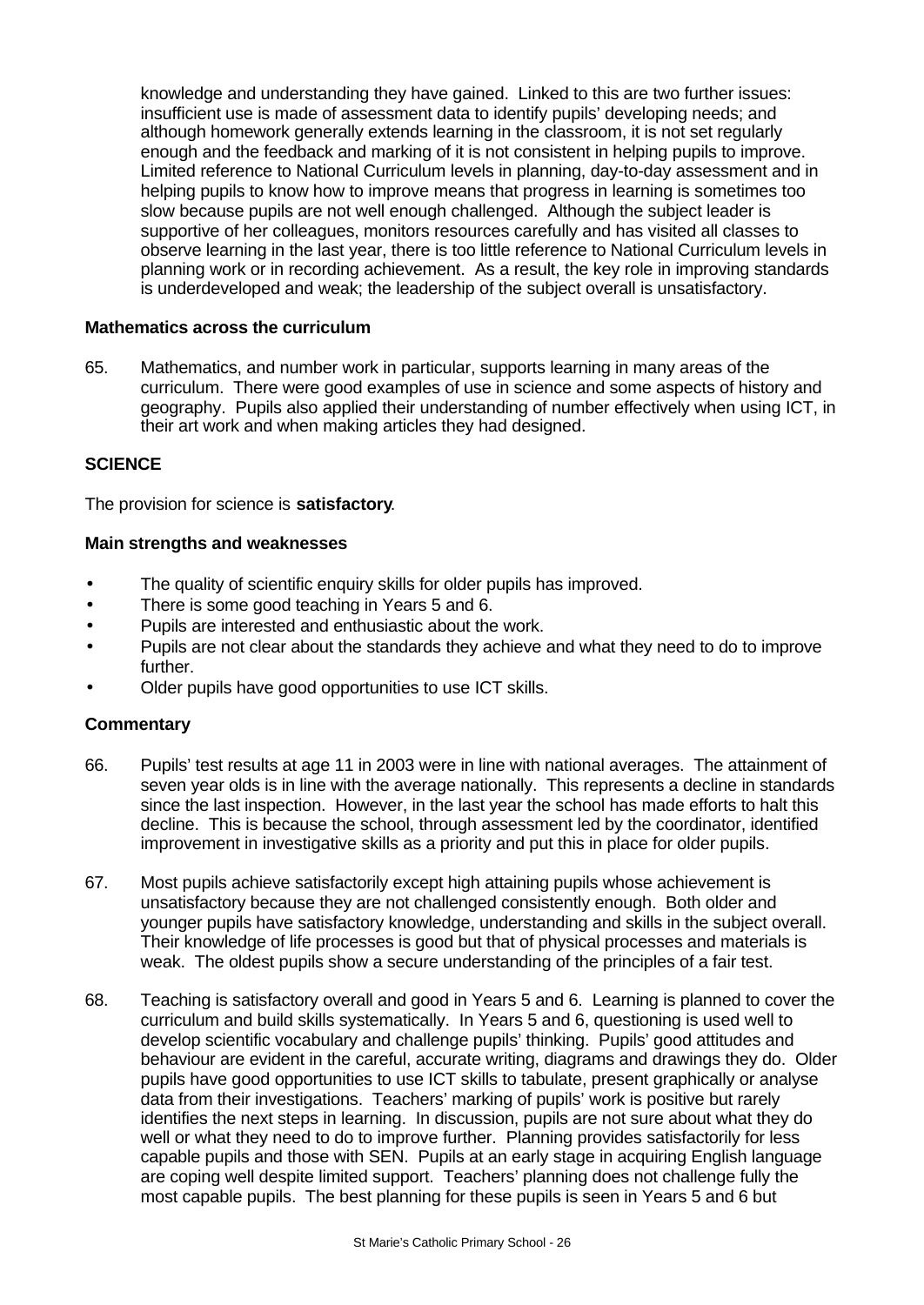opportunities for collaborative scientific investigations that they organise for themselves, are not yet in place.

69. The subject coordinator gives satisfactory leadership. Teachers are now well supported with planning, and resources that provide consistency of approach that enriches the curriculum for all pupils. A national scheme of work has been introduced that ensures that pupils progress logically to the next steps in learning. This has yet to be exploited fully by improved marking of pupils' work. However, management of the subject is unsatisfactory because the coordinator has not yet had the opportunity to monitor teaching and learning to build on her good assessment. Consequently the school does not have sufficient awareness of strengths and weaknesses on which to base future planning for improved practices. Strategies are not yet in place to share targets for learning with pupils so that they can know how to improve. In discussion pupils show that they are not sure about what they do well or what they need to do to improve further.

#### **INFORMATION AND COMMUNICATION TECHNOLOGY**

Provision in ICT is **good**.

#### **Main strengths and weaknesses**

- Standards and provision have improved since the last inspection.
- Teaching is good overall and strongest in Years 5 and 6.
- The leadership of the subject is good, but management is satisfactory.
- Opportunities for pupils with SEN are limited.

- 70. Pupils' attainment at age 11 is good, and at age seven is satisfactory. Pupils' attainment has improved since the last inspection. Most achieve well except for pupils with SEN whose progress is held back as a result of limited access to supporting computer software.
- 71. Older pupils show above average attainment in their use of spreadsheets, formulae and data handling when they format graphs and tables accompanied by Internet images into Word. Pupils have good levels of independence in using the Internet and creating presentations using Power Point, demonstrating their good abilities in manipulating sound, text, images and procedures. Some of these procedures use database skills acquired in Years 3 and 4. Similarly they use web sites and e-mail with confidence because of earlier learning.
- 72. The teaching seen was good overall and strongest in Years 5 and 6. The learning is structured to be challenging for all groups of pupils in the ICT suite and their achievement is good. Support assistants plan carefully with teachers and learning is matched to pupils' needs. Pupils usually show their enthusiasm and good attitudes in sharing the computers and in helping each other in learning. Some teachers use the electronic whiteboard confidently to excite pupils' interest and demonstrate skills. Others show that they need more training in using this very good resource. In two unsatisfactory lessons teachers did not challenge pupils sufficiently, the pace of the lessons was slow and the management of a minority of badly behaved pupils was not good enough. In the best lessons seen, pupils are given good opportunities to evaluate their own learning.
- 73. Leadership of the subject is good. Through training provided by the coordinator most teachers are now confident in teaching the subject. The curriculum is organised well including effective planning that ensures pupils learn skills in a logical and consistent framework. Strong links with the Notre Dame, the local secondary school, enable pupils to have good experience in control technology when secondary teachers work with them. The subject coordinator's expertise in leading induction processes for ICT for other feeder schools and for the Sheffield e-Learning Strategy helps to enrich the school's curriculum.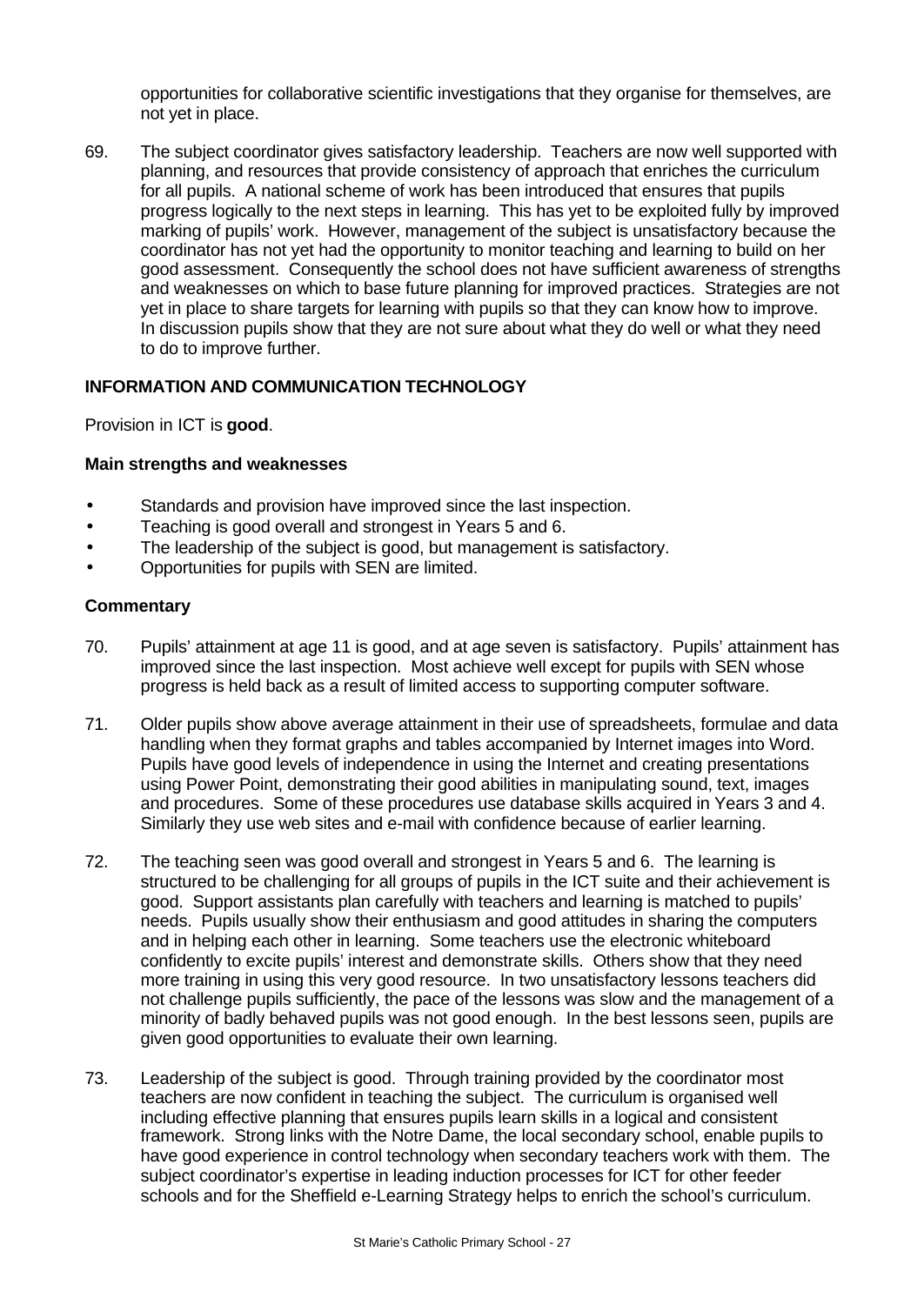However, management of ICT is unsatisfactory overall as the co-ordinator does not have opportunity to monitor teaching and this limits her effectiveness in helping weaker teachers to improve planning and skills. Lack of networking of computers outside the computer suite reduces provision and access to targeted software for pupils with SEN. This inhibits the progress pupils with SEN make.

#### **Information and communication technology across the curriculum**

74. ICT is used well to develop literacy skills in English and satisfactorily across the rest of the curriculum. Data handling is used effectively in the humanities and science. The use of the electronic whiteboard for whole-class group teaching in science in Years 5 and 6 is a significant aid to learning in most classes. There is insufficient use of ICT to help pupils with SEN or those for whom English as an additional language reach their learning targets. Whilst helping in class parents effectively support pupils using computers.

#### **HUMANITIES**

- 75. **History** and **geography** were not the main focus of this inspection. It is therefore, not possible to give overall judgements about provision in these subjects across the school. Pupils from different groups and of different capabilities were seen to have equal opportunities to learn and achieve satisfactorily.
- 76. In **history** no teaching was seen in classes but pupils' completed work was sampled, and learning discussed with the pupils. This evidence indicates that standards in Years 3 to 6 and in Years 1 and 2 are broadly average.
- 77. Pupils have a sound range of learning that covers the basic requirements of the National Curriculum. This encourages pupils to build historical skills in using sources of evidence to undertake historical enquiry. They learn about famous people in the past such as Florence Nightingale. By the time pupils are 11 they have built on these earlier experiences so that they have a sound sense of chronology, and of different historical periods. This helps them to understand how ordinary people's lives were different from today, how famous people influenced events, and the effects on their local area. For example, when they learn about the Great Plague when they visit Eyam.
- 78. In **geography** the pupils' work was sampled and pupils talked about their learning. Standards are broadly average but less secure than for history. This was evident in discussions with Year 6 pupils of a range of abilities. They were unsure of World geographical knowledge and physical features of the British Isles. Coverage varies between year groups and classes, against the requirements of the newly adopted national scheme of work. In Year 2 pupils learn about their local environment by finding places on maps and recognise simple features. They discuss weather in different environments and its effects on people's lives. However there was very little work to be seen. Older pupils build on this experience and have satisfactory skills in evaluating the wider world through enquiry and using sources of evidence. They can compare and contrast different environments and their effects on human settlement. They examine issues in the environment and have a sound understanding of Man's effect on the planet. Their mapping skills are satisfactory and they are able to match aerial photographs of local features on a map.
- 79. These subjects are under pressure from the drive to raise standards in mathematics and English, and have a lower priority. This is evident in the better quality of work seen in Years 3 and 4 where the pressure is least.
- 80. The coordinator for both these subjects is newly in place. The headteacher has guided her to improve leadership by producing clear planning so that all pupils have access to all areas expected by the National Curriculum, and ensure the necessary resources are in place to move these subjects forward. This planning is not yet fully in place. Years 3 and 4 and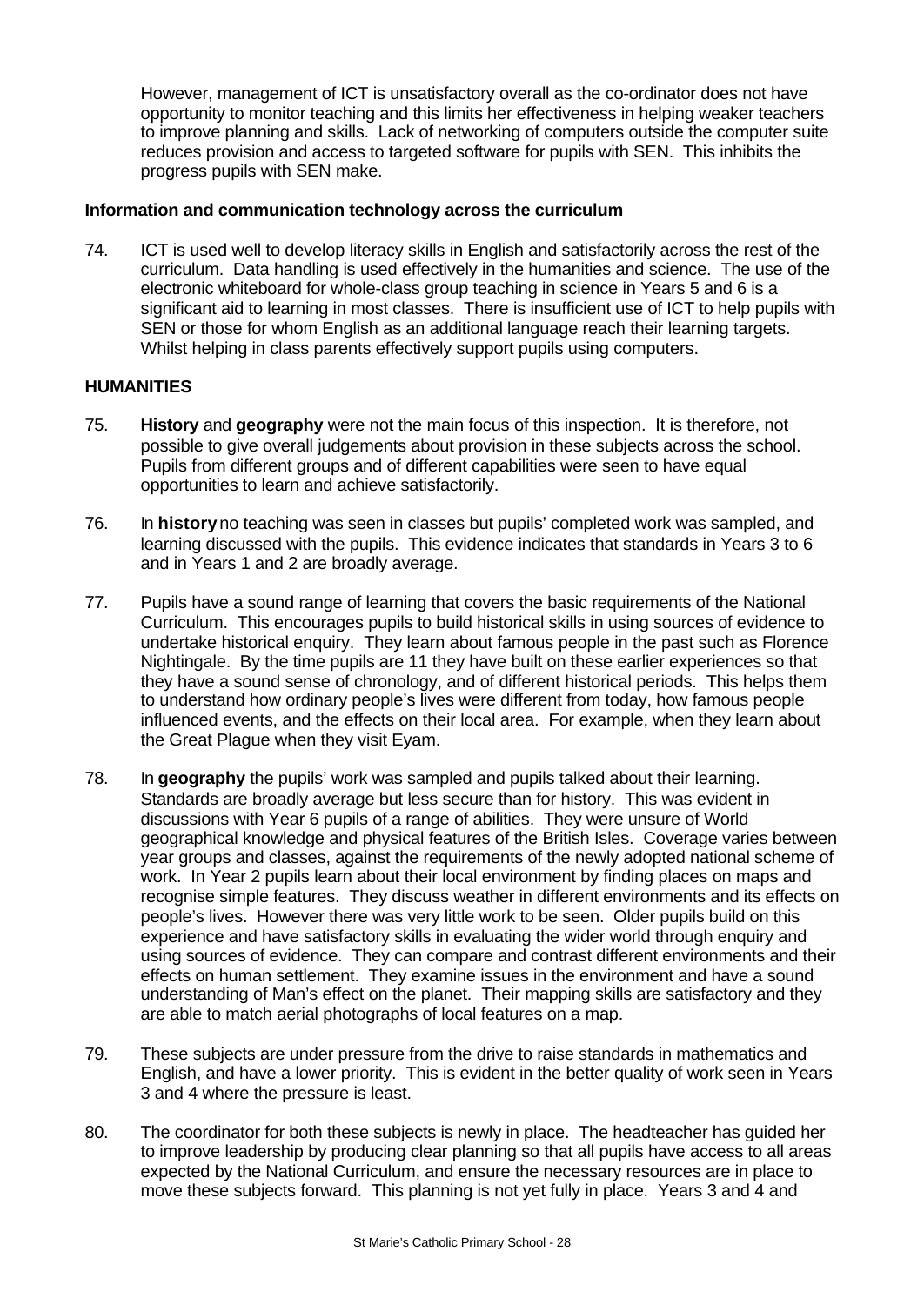Years 5 and 6 were seen to study the same topics in history, often using the same worksheets. Some pupils confirm that in the past they have relearned material.

- 81. Subject management of these subjects is unsatisfactory. There is because there has been no monitoring of teaching and learning that, with assessment information, inform staff of the priority actions that will improve standards. Senior management has not yet identified clearly the scope these subjects have for consolidation of basic skills in English and mathematics to raise their profile. Opportunity for pupils to write at length in different contexts is not consistent across classes in these subjects. Although there is some good practice seen, the work is frequently focused around worksheets and this further reduces opportunities. Information and communication technology is used well by older pupils. For example, when they use spreadsheets to tabulate weather and rainfall patterns to compare the climates in Sheffield and St Lucia.
- 82. Coverage and quality varies between classes, as does the quality of marking. Although teachers' marking is regular and encouraging it does not often lead pupils to understand the next steps in learning or how well they are doing. Information and communication technology is used well in both subjects by older pupils.

#### **CREATIVE, AESTHETIC, PRACTICAL AND PHYSICAL SUBJECTS**

83. Only one lesson was seen in art and design. No lessons were observed in design and technology and physical education. Therefore, it is not possible to give an overall judgement on provision in any of these subjects. In art and design, and design and technology, discussions with pupils and samples of their work show they have satisfactory opportunities to use a range of media and to study the work of famous artists. In some classes teachers take time and care to display pupils' work, which enhances the school environment. In physical education, the school provides a good range of sporting activities - football, rugby, badminton and cross country clubs - to encourage participation in sport. In addition, there is an outdoor pursuits residential visit for Years 5 and 6. These opportunities contribute well to pupils' personal development. In all of the above subjects, the coordinators do not have time to check on standards in their subjects and gain an overview of provision in the school.

#### **MUSIC**

Provision for music is **satisfactory**.

- A very good range of extra-curricular activities enriches pupils' musical experience.
- The quality of teaching observed was good.
- Planning for the curriculum and the use of assessment are unsatisfactory, as is subject leadership of this area of the curriculum.

#### **Commentary**

84. Standards at the end of Years 2 and 6 are just in line with expectations. By the end of Year 2 pupils can sing with confidence, perform repeated rhythms and have an understanding of basic rhythmic notation. However, pupils are not encouraged enough to use the language of music as required by the National Curriculum in order for them to be able to develop skills in appraising their work and that of others. Year 6 pupils are confident in performing, their singing quality being good. They are aware of different forms of notation and use them in composing and presenting their work. By this age, many pupils also use musical language with confidence and can describe music's pulse, rhythm and timbre as well as changing dynamics. In both key stages, pupils' achievement is satisfactory and this is greatly supported by the wide range of extra-curricular activities in which the school involves them; the peripatetic teachers that give some pupils individual lessons in school; and, the impact of the relatively large number of pupils across the school who receive instrumental lessons.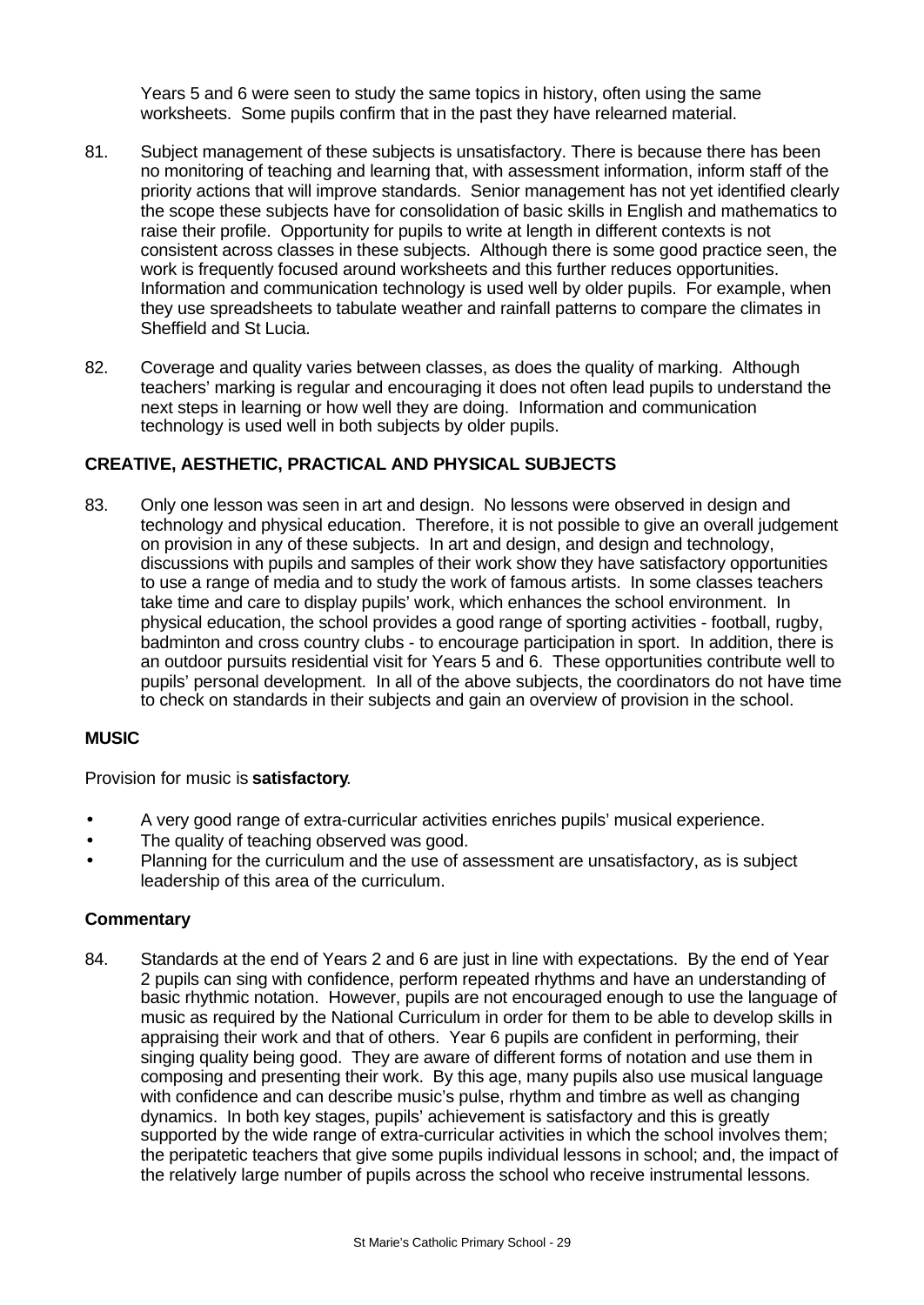85. There were very few opportunities to observe teaching of music during the inspection. Nonetheless, these combined with evidence of pupils' previous work and discussions with older pupils confirmed that the quality of teaching and the learning are satisfactory. Strengths in teaching are related to the skills and enthusiasm of some but not all teachers in the school. Pupils' singing in whole-school assembly, for example, was enhanced by one teacher's confident singing and guitar playing. In Year 1 music lessons, the teacher's skills in organising the class in different groupings enabled pupils to develop a good understanding of reading notation and then to produce short compositions in groups that they performed with enthusiasm from a basic musical. Similarly, pupils in Year 6 could perform their work on notation well and were able to criticise aspects of performance effectively as the teacher used her confidence and continuing studies in music well to help pupils make good progress. However, there are also weaknesses in the teaching of music. These stem in part from the quality of planning of the music provision overall. Although a number of useful published schemes support teachers in preparing their lessons, the continuity of learning in music has not been planned across the school or with necessary attention to the needs of pupils with different prior experiences or levels of attainment. The school is aware that this has remained a priority for development for some time. In addition, assessment in music is weak and there is insufficient evaluation of how well pupils achieve or how to help them make good progress from one year to the next. Although the subject leader supports staff in developing their confidence to teach music and has enabled many pupils to enjoy the experience of performance within and outside the school, the lack of monitoring of pupils' work to improve standards means that leadership of the subject is unsatisfactory overall.